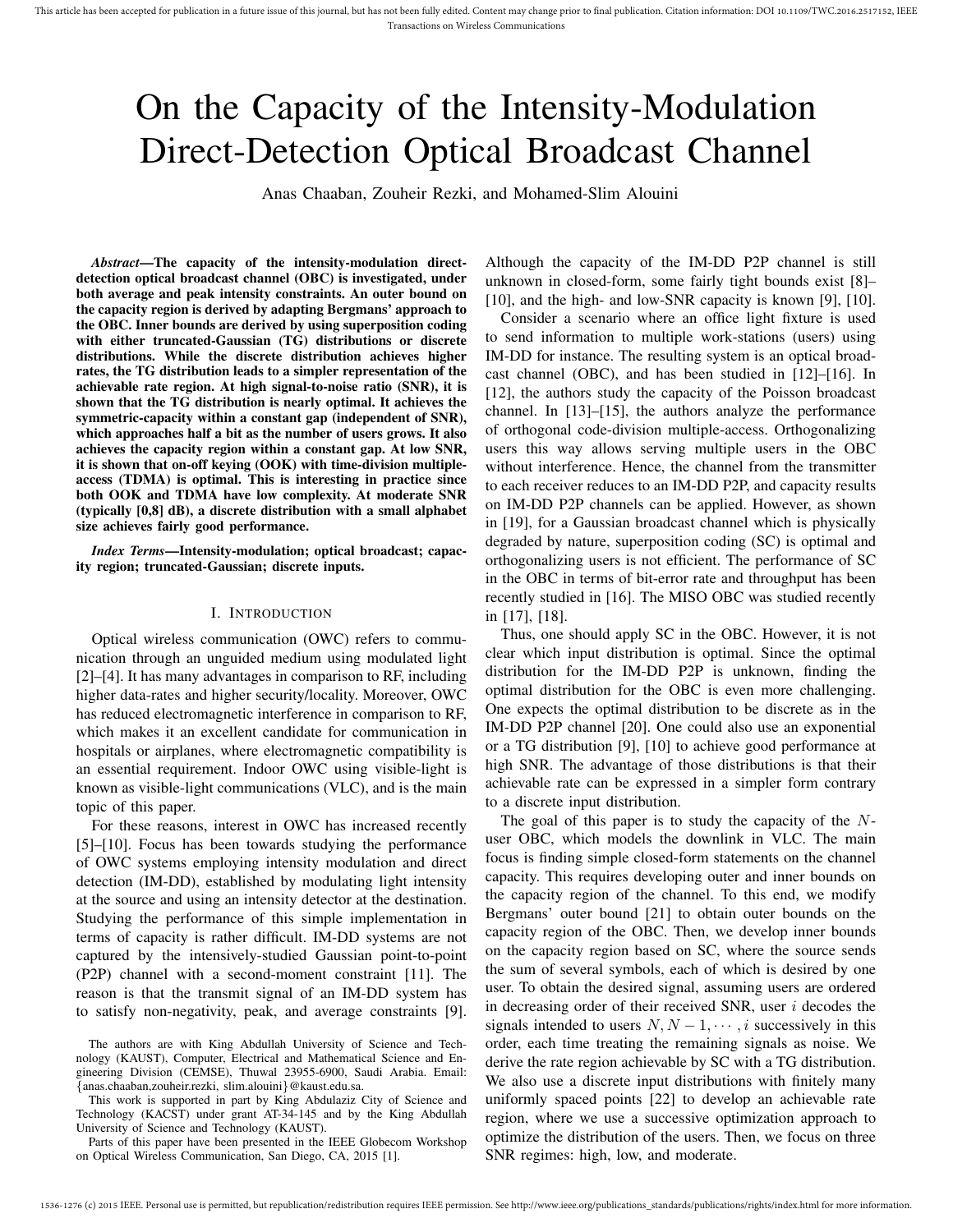At high SNR, we provide an outer bound that can be written in a simple closed-form. Then, we study the symmetriccapacity at which we can transmit simultaneously to all users. We show that a TG distribution achieves the high-SNR symmetric-capacity of the channel within a gap of 0.34 nats/transmission for the 2-user case. This gap is proportional to  $\frac{1}{N} \log(N)$  for the *N*-user case. SC with a TG distribution is better than TDMA with the same distribution in general. We also show that the same distribution achieves the high-SNR capacity region within a small gap. In particular, for an N-user OBC, if the rate tuple  $(R_1, R_2, \cdots, R_{N-1}, R_N)$ is inside our capacity outer bound, then the rate tuple  $(R_1, R_2, \cdots, R_{N-1}, R_N - \delta)$  is achievable, where  $\delta = 0.68$ nats/transmission at most for  $N = 2$ , and  $\delta$  scales as  $\frac{1}{2} \log(N)$ in the N-user case.

At low SNR, we show that coded OOK combined with TDMA is optimal as it achieves the channel's low-SNR capacity region, and hence also the low-SNR symmetriccapacity. The capacity region in this case is also given in a simple closed-form. At moderate SNR (typically [0, 8] dB), the discrete distribution achieves a larger rate region than TG. Furthermore, using a small number of mass points suffices to approach the symmetric-capacity. For instance, for a 2-user OBC with average and peak constraints  $\mathcal E$  and  $\mathcal A = 2\mathcal E$ , and noise variances  $\sigma_1^2$  and  $\sigma_2^2 = 4\sigma_1^2$  at users 1 and 2, respectively, with  $\frac{\varepsilon}{\sigma_2} = 5$  dB, an input distribution with 4 symbols achieves a fair performance in terms of symmetric-rate.

The main contributions of the paper can thus be summarized as providing:

- 1) outer and inner bounds on the OBC capacity region,
- 2) the high-SNR capacity within a small constant gap, and
- 3) the low-SNR capacity.

**Organization:** The paper is organized as follows. We define the OBC formally in Sec. II. Then, for the 2-user case, we derive capacity outer bounds in Sec. III and inner bounds in Sec. IV. We focus on the high SNR and low/moderate SNR regimes in Sections V and VI, respectively. The results are extended to the N-user case in Sec. VII, and we conclude in Sec. VIII.

**Notation:** Throughout the paper, we use  $g_{\mu,\nu}(x)$  to denote the Gaussian distribution with mean  $\mu$  and variance  $\nu^2$ , and  $G_{\mu,\nu}(x)$  to denote its CDF. We use normal-face fonts to denote scalars and bold-face fonts to denote vectors, and  $CH(\cdot)$ denote the convex hull of a set. We write  $f(x) \xrightarrow{x \to \infty} g(x)$  if  $\lim_{x\to\infty} (f(x) - g(x)) = 0$  and we write  $f(x) \xrightarrow{x\to 0} g(x)$  if  $\lim_{x\to 0}\frac{f(x)}{g(x)}=1.$ 

#### II. THE OPTICAL BROADCAST CHANNEL

Consider an N-user optical broadcast system, where information needs to be conveyed from a light source to users  $i \in \mathcal{N} = \{1, \dots, N\}$  using IM-DD (Fig. 1). The light intensity  $X \geq 0$  has to satisfy peak and average constraints  $X \leq A$ and  $\mathbb{E}[X] \leq \mathcal{E}$  due to safety and practical considerations.<sup>1</sup> We denote the ratio  $\frac{\varepsilon}{A}$  by  $\alpha \in [0, 1]$ .

<sup>1</sup>It might be further required that  $\mathbb{E}[X] = \mathcal{E}$  to guarantee a desired lighting condition in an office environment for instance.



Fig. 1: An optical broadcast channel where light is used to send information to 2 users.

The received signal at user  $i \in \mathcal{N}$  is  $Y_i = X + Z_i$ , where  $Z_i$  represents the input-independent noise at user i, distributed according to  $g_{0,\sigma_i}(z_i)$ . Without loss of generality,  $\sigma_i^2 \ge \sigma_{i-1}^2$ for all  $i \in \mathcal{N}$ , where we formally define  $\sigma_0^2 = 0$ . We say that the resulting optical broadcast channel (OBC) has high SNR if  $\mathcal{E} \gg \sigma_N$  and low SNR if  $\mathcal{A} \ll \sigma_1$ , which implies that both  $\mathcal{A}$ and  $\mathcal E$  are either much larger or smaller than  $\sigma_i$  for all  $i \in \mathcal N$ .

The desired message at user  $i$  is represented by a uniformly distributed random variable  $W_i \in \{1, \cdots, 2^{nR_i}\}\)$  for some  $n \in$  $\mathbb N$  and  $R_i ≥ 0$ . The source encodes the independent messages  $(W_1, \dots, W_N)$  to a codeword  $X \in [0, A]^n$  and sends this codeword. User i receives  $\boldsymbol{Y}_i \in \mathbb{R}^n$  and uses a decoder  $\mathcal{D}_i$  to recover  $W_i$ . A rate tuple  $(R_1, \dots, R_N)$  is said to be achievable if there exists a coding scheme that satisfies  $P_e = \text{Prob}\{W_i \neq$  $\mathcal{D}_i(\mathbf{Y}_i), i \in \mathcal{N} \rightarrow 0$  as  $n \rightarrow \infty$ . The set of all achievable rate tuples is the capacity region of the channel, denoted C.

Due to the symmetry of the noise distribution, using  $\mathbb{E}[X] =$  $\mathcal{E}$  or  $\mathbb{E}[X] = \mathcal{A} - \mathcal{E}$  achieves the same rate [9]. Thus, we restrict  $\&$  to  $(0, \frac{\mathcal{A}}{2}]$ , i.e.,  $\alpha \in (0, \frac{1}{2}]$ . Next, we focus on  $N = 2$ . We generalize the results to  $N \geq 2$  in Sec. VII.

#### III. OUTER BOUND

The OBC considered in this work belongs to the class of physically-degraded broadcast channels, for which the capacity is known [23]. The capacity region of a degraded broadcast channel satisfying the Markov chain  $X \to Y_1 \to Y_2$  is given by convex-hull of the closure of all rate pairs  $(R_1, R_2) \in \mathbb{R}_+^2$ satisfying

$$
R_2 \le I(U;Y_2),\tag{1}
$$

$$
R_1 \le I(X; Y_1 | U),\tag{2}
$$

for some distribution  $p(u)p(x|u)p(y_1, y_2|x)$  over  $\mathcal{U} \times \mathcal{X} \times$  $\mathcal{Y}_1 \times \mathcal{Y}_2$ , where the cardinality of U is bounded by  $|\mathcal{U}| \leq$  $\min\{|\mathfrak{X}|, |\mathfrak{Y}_1|, |\mathfrak{Y}_2|\}$ , and where  $X \in [0, \mathcal{A}]$  and  $\mathbb{E}[X] \leq \mathcal{E}$ . Specifying the optimal distribution  $p(u)p(x|u)$  is a challenging problem in general. Our goal here is to obtain computable bounds which give better insights on the channel capacity. To compute such bounds, we need some upper bounds on the IM-DD P2P channel capacity, which are given next.

## *A. Review of P2P Capacity Upper Bounds*

The next lemma reviews bounds on the IM-DD P2P channel capacity which were given in [9].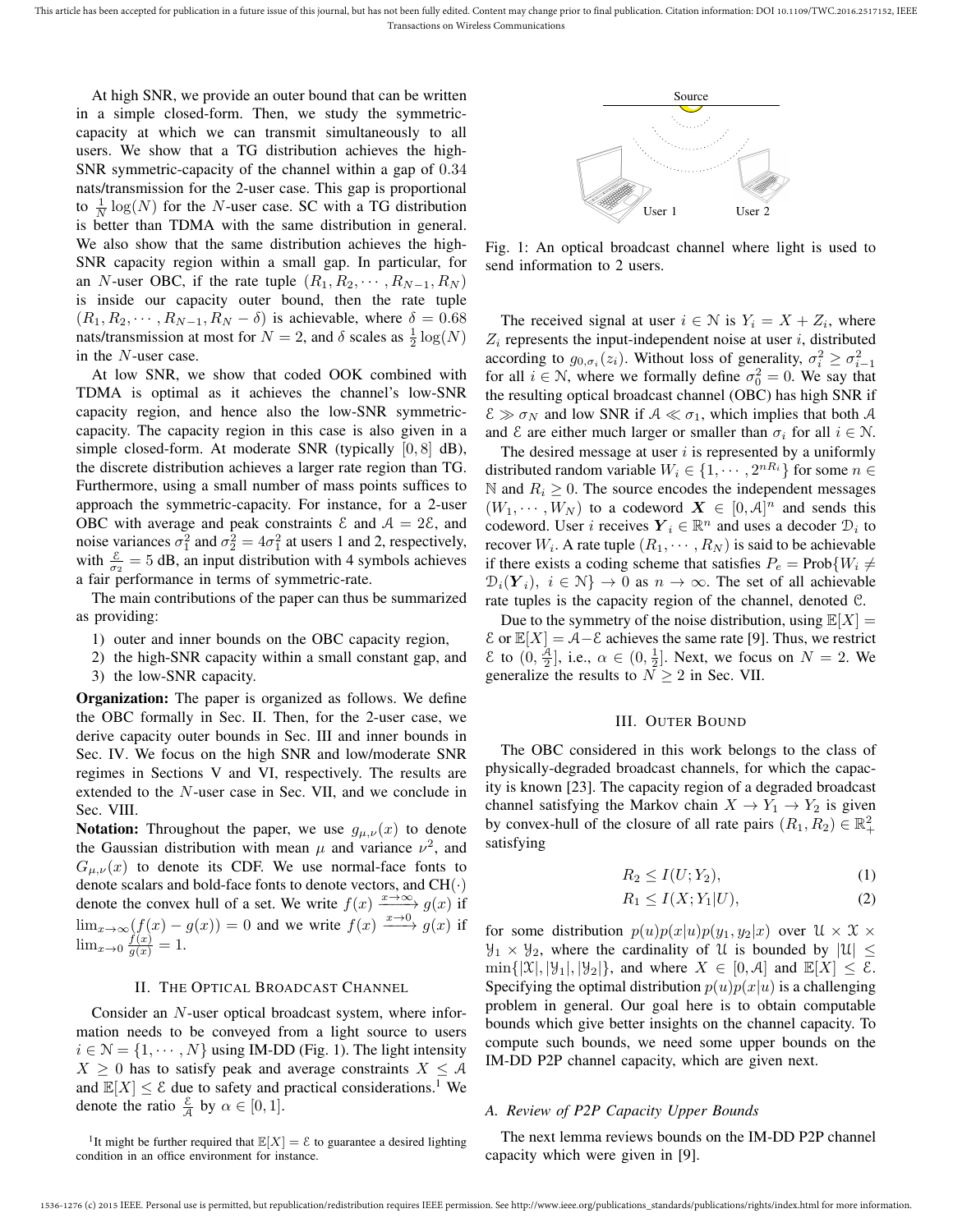This article has been accepted for publication in a future issue of this journal, but has not been fully edited. Content may change prior to final publication. Citation information: DOI 10.1109/TWC.2016.2517152, IEEE Transactions on Wireless Communications



Fig. 2: IM-DD P2P channel capacity upper bounds from [9]. None of the bounds uniformly dominates the others at all SNR.

*Lemma 1 ( [9]):* The capacity of the IM-DD P2P channel  $Y = X + Z$  where  $X \in [0, A]$ ,  $\mathbb{E}[X] \le \mathcal{E} = \alpha \mathcal{A}, \alpha \le \frac{1}{2}$ , and  $Z \sim g_{0,\sigma}(z)$ , is upper bounded by the following quantities

$$
\overline{C}_{\alpha}^{[1]}(\mathcal{A}, \sigma) = \inf_{\beta, \delta > 0} B_1(\beta, \delta), \tag{3}
$$

$$
\overline{C}_{\alpha}^{[2]}(\mathcal{A}, \sigma) = \inf_{\delta > 0} B_2(\delta), \tag{4}
$$

$$
\overline{C}_{\alpha}^{[3]}(\mathcal{A}, \sigma) = \frac{1}{2} \log \left( 1 + \frac{\alpha (1 - \alpha) \mathcal{A}^2}{\sigma^2} \right), \tag{5}
$$

where  $B_1(\beta, \delta)$  and  $B_2(\delta)$  are given in (6) and (7) at the top of next page.

It is worth to note that none of those bounds uniformly dominates the others over the whole SNR range. Namely,  $\overline{C}_{\alpha}^{[1]}(A,\sigma)$  dominates at high SNR if  $\alpha \leq 1/e$ ,  $\overline{C}_{\alpha}^{[2]}(A,\sigma)$ dominates at high SNR if  $\alpha > 1/e$ , and  $\overline{C}_{\alpha}^{[3]}(A,\sigma)$  dominates at low SNR (see Fig. 2). Thus, in the sequel, we will need all those three bounds.

The high-SNR asymptotic expressions of  $\overline{C}_{\alpha}^{[1]}(A,\sigma)$  and  $\overline{C}_{\alpha}^{[2]}(\mathcal{A}, \sigma)$  will also be useful in the sequel. From [9], we have that  $\overline{C}_{\alpha}^{[1]}(A,\sigma)$  and  $\overline{C}_{\alpha}^{[2]}(A,\sigma)$  approach  $\frac{1}{2}\log\left(1+\frac{e\alpha^{2}A^{2}}{2\pi\sigma^{2}}\right)$ and  $\frac{1}{2} \log \left( 1 + \frac{A^2}{2\pi \epsilon \sigma^2} \right)$  respectively as  $\frac{\varepsilon}{\sigma} \to \infty$ . Those two bounds can be combined into the following high-SNR upper bound

$$
\overline{C}_{\alpha}^{[h]}(\mathcal{A}, \sigma) = \frac{1}{2} \log \left( 1 + \frac{c \mathcal{A}^2}{\sigma^2} \right),\tag{8}
$$

$$
c = \min\left\{\frac{1}{2\pi e}, \frac{e\alpha^2}{2\pi}\right\}.
$$
 (9)

Having the necessary ingredients, we can now derive an outer bound on the OBC capacity.

## *B. Bergmans' Approach*

An outer bound on the OBC capacity region  $\mathcal C$  can be derived by adapting Bergmans' approach [21]. For the Gaussian broadcast channel satisfying  $\mathbb{E}[X^2] \leq P$  only, an important step in this approach involves using the fact that  $h(X+Z) \leq$ 

 $\frac{1}{2} \log(2\pi e(\sigma^2 + P))$  when  $Z \sim g_{0,\sigma}(z)$ , with equality if  $X \sim g_{0,\sqrt{P}}(x)$ . Unfortunately, while the input distribution maximizing  $h(X + Z)$  is known if  $X \in \mathbb{R}$  and  $\mathbb{E}[X^2] \leq P$ , it is unknown when  $X \in [0, \mathcal{A}]$  and  $\mathbb{E}[X] \leq \mathcal{E}$  instead. To circumvent this problem, we use

$$
h(X+Z) = I(X; X+Z) + h(Z)
$$
  
\n
$$
\leq \overline{C}_{\alpha}(\mathcal{A}, \sigma) + \log(\sqrt{2\pi e}\sigma),
$$
 (10)

where  $\overline{C}_{\alpha}(A,\sigma)$  is an upper bound on the IM-DD P2P channel capacity with the same constraints  $A$  and  $E$ , and noise variance  $\sigma^2$ . The bound (10) is generalized to the vector case  $h(X+Z)$ next.

*Lemma 2:* For  $X \in [0, \mathcal{A}]$  satisfying  $\mathbb{E}[X] \leq \mathcal{E}$ , and  $Z \sim$  $g_{0,\sigma}(z)$ , the entropy of the *n*-tuple  $Y = X + Z$  is upper bounded by  $h(Y) \leq n \overline{C}_{\alpha}^{[i]}(A,\sigma) + n \log(\sqrt{2\pi}e\sigma)$  for any  $i \in \{1, 2, 3\}.$ 

 $\sum_{i=1}^{n} h(Y_i)$  where  $Y_i$  is the *i*-th component of **Y**. Then, using *Proof:* By the subadditivity of entropy, we have  $h(Y) \leq$ (10) and Lemma 1 leads to the desired result. Lemma 2 is useful in combination with Bergmans' approach to derive the following theorem.

*Theorem 1:* The capacity region C of the 2-user OBC is outer bounded by  $\overline{\mathcal{C}}^{[j]} = \bigcup_{\rho \in [0,1]} \overline{\mathcal{R}}^{[j]}(\rho)$  for any  $j \in \{1,2,3\},\$ where  $\overline{\mathcal{R}}^{[j]}(\rho)$  is the set of  $(R_1, R_2) \in \mathbb{R}^2_+$  that satisfy

$$
R_1 \le \frac{1}{2} \log \left( 1 + \frac{\sigma_2^2}{\sigma_1^2} \left( e^{2 \overline{C}_\alpha^{[j]}(\rho \mathcal{A}, \sigma_2)} - 1 \right) \right), \qquad (11)
$$

$$
R_2 \le \overline{C}_{\alpha}^{[j]}(\mathcal{A}, \sigma_2) - \overline{C}_{\alpha}^{[j]}(\rho \mathcal{A}, \sigma_2). \tag{12}
$$

*Proof:* We have

$$
h(\mathbf{Y}_2|W_2) \ge h(\mathbf{Y}_2|W_2, \mathbf{X}) = h(\mathbf{Z}_2) = n \log(\sqrt{2\pi e} \sigma_2),
$$
  

$$
h(\mathbf{Y}_2|W_2) \le h(\mathbf{Y}_2) \le n \overline{C}_{\alpha}^{[j]}(\mathcal{A}, \sigma_2) + n \log(\sqrt{2\pi e} \sigma_2),
$$

where the second line follows using Lemma 2 and since conditioning reduces entropy. Thus, since  $\overline{C}_{\alpha}^{[j]}(A, \sigma_2)$  is increasing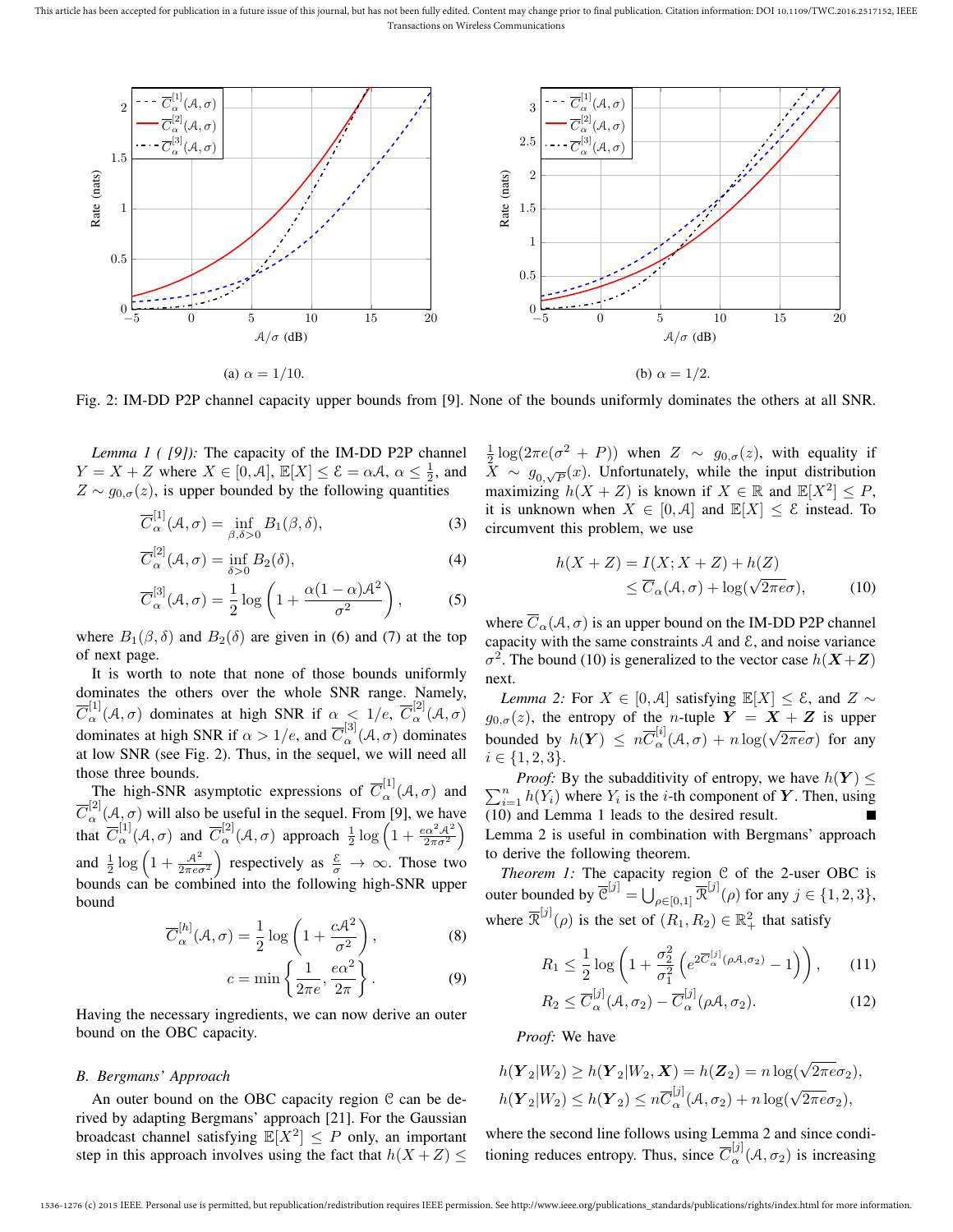This article has been accepted for publication in a future issue of this journal, but has not been fully edited. Content may change prior to final publication. Citation information: DOI 10.1109/TWC.2016.2517152, IEEE Transactions on Wireless Communications

$$
B_1(\beta,\delta) = \log \left( \frac{\beta e^{-\frac{\delta^2}{2\sigma^2}}}{\sqrt{2\pi e}\sigma} + \frac{\mathcal{Q}(\frac{\delta}{\sigma})}{\sqrt{e}} \right) + \frac{\mathcal{Q}(\frac{\delta}{\sigma})}{2} + \frac{(\frac{\delta}{2\sigma} + \frac{\sigma}{\beta})e^{-\frac{\delta^2}{2\sigma^2}}}{\sqrt{2\pi}} + \frac{\delta^2 (1 - \mathcal{Q}(\frac{\delta + \mathcal{E}}{\sigma}))}{2\sigma^2} + \frac{\delta + \mathcal{E}}{\beta},\tag{6}
$$

$$
B_2(\delta) = \left(1 - 2\mathcal{Q}\left(\frac{2\delta + \mathcal{A}}{2\sigma}\right)\right) \log\left(\frac{\mathcal{A} + 2\delta}{\sigma\sqrt{2\pi}(1 - 2\mathcal{Q}(\frac{\delta}{\sigma}))}\right) - \frac{1}{2} + \mathcal{Q}\left(\frac{\delta}{\sigma}\right) + \frac{\delta e^{-\frac{\delta^2}{2\sigma^2}}}{\sqrt{2\pi}\sigma}.
$$
\n(7)

in A and approaches zero as  $A \rightarrow 0$ , then we can write for some  $\rho \in [0, 1]$ 

$$
h(\mathbf{Y}_2|W_2) = n\overline{C}_{\alpha}^{[j]}(\rho \mathcal{A}, \sigma_2) + n \log(\sqrt{2\pi e} \sigma_2). \tag{13}
$$

To bound  $R_2$ , we write

$$
n(R_2 - \varepsilon_{2n}) \le I(W_2; \boldsymbol{Y}_2) = h(\boldsymbol{Y}_2) - h(\boldsymbol{Y}_2|W_2)
$$

using Fano's inequality with  $\varepsilon_{2n} \xrightarrow{n \to \infty} 0$ . By applying Lemma 2 and (13) we have

$$
h(\boldsymbol{Y}_2) - h(\boldsymbol{Y}_2|W_2) \leq n \overline{C}_{\alpha}^{[j]}(\mathcal{A}, \sigma_2) - n \overline{C}_{\alpha}^{[j]}(\rho \mathcal{A}, \sigma_2).
$$

Finally, by dividing by n and letting  $n \to \infty$ , we get (12). To bound  $R_1$ , we write

$$
n(R_1 - \varepsilon_{1n}) \le I(W_1; \boldsymbol{Y}_1) \le I(W_1; \boldsymbol{Y}_1 | W_2)
$$

using Fano's inequality with  $\varepsilon_{1n} \xrightarrow{n \to \infty} 0$  and using  $I(W_1; Y_1) \leq I(W_1; Y_1, W_2) = I(W_1; Y_1 | W_2) + I(W_1; W_2)$ with  $I(W_1; W_2) = 0$  by the independence of  $W_1$  and  $W_2$ . But  $I(W_1; Y_1|W_2) \leq h(Y_1|W_2) - h(Z_1)$  since  $h(Y_1|W_1, W_2) \geq$  $h(Y_1|W_1, W_2, X) = h(Y_1|X) = h(Z_1)$  due to the Markov chain  $(W_1, W_2) \rightarrow X \rightarrow Y_1$  and the independence of X and  $Z_1$ . Thus,

$$
n(R_1 - \varepsilon_{1n}) \le h(\mathbf{Y}_1 | W_2) - h(\mathbf{Z}_1). \tag{14}
$$

Since  $\sigma_2^2 \geq \sigma_1^2$ , and since the capacity of the broadcast channel depends only on the marginal distribution of  $Y_i$  given X [24], we write  $Z_2 = Z_1 + \tilde{Z}_2$  where  $\tilde{Z}_2 \sim g_{0,\sqrt{\sigma_2^2 - \sigma_1^2}}(\tilde{z}_2)$ independent of  $Z_1$ . Thus,  $\boldsymbol{Y}_2 = \boldsymbol{Y}_1 + \tilde{\boldsymbol{Z}}_2$ . Using the conditional entropy-power inequality stating that  $e^{\frac{2}{n}h(\vec{V}_1 + \vec{V}_2|W)} \geq$  $e^{\frac{2}{n}h(V_1|W)}+e^{\frac{2}{n}h(V_2|W)}$  for conditionally independent  $V_1$  and  $V_2$ , we write

$$
h(\mathbf{Y}_1|W_2) \leq \frac{n}{2} \log \left( e^{\frac{2}{n}h(\mathbf{Y}_2|W_2)} - e^{\frac{2}{n}h(\tilde{\mathbf{Z}}_2|W_2)} \right)
$$
  
=  $\frac{n}{2} \log \left( e^{\frac{2}{n}h(\mathbf{Y}_2|W_2)} - 2\pi e(\sigma_2^2 - \sigma_1^2) \right)$   
=  $\frac{n}{2} \log \left( 2\pi e \sigma_1^2 + 2\pi e \sigma_2^2 \left( e^{2\overline{C}_{\alpha}^{[j]}(\rho A, \sigma_2)} - 1 \right) \right),$ 

where the last step follows using (13). Plugging this inequality where the last step follows using (13). Plugging this inequality<br>in (14), using  $h(Z_1) = n \log(\sqrt{2\pi e \sigma_1})$ , dividing by n, and letting  $n \to \infty$  yields (11). Finally, by taking the union over all  $\rho \in [0, 1]$ , we get the statement of the theorem.

To assess the tightness of this bound, we derive capacity inner bounds in the next section.

#### IV. INNER BOUNDS

An inner bound on  $C$  can be obtained using Cover's superposition coding (SC) technique [24, Theorem 1]. For  $N = 2$ , this inner bound can be expressed as (1)-(2). To obtain the best inner bound, this region has to be maximized over input distributions  $p(u, x)$  with  $X \in [0, \mathcal{A}]$  and  $\mathbb{E}[X] \leq \mathcal{E}$ . Since the capacity achieving distribution of the IM-DD P2P channel is discrete [20], we expect the optimal  $p(u, x)$  to be also discrete. Unfortunately, this leads to a rate region which is not computable in closed-form. We seek a simple computable rate region. To this end, we derive an inner bound based on truncated-Gaussian (TG) distributions, motivated by its simple rate expression and high SNR near-optimality for the IM-DD P2P channel [10].

#### *A. Truncated-Gaussian*

The TG distribution is described by the probability density function

$$
\tilde{g}(x) = \eta g_{\mu,\nu}(x) \quad \text{for } x \in [0, \mathcal{A}], \tag{15}
$$

and  $\tilde{g}(x) = 0$  elsewhere, where  $\eta = (G_{\mu,\nu}(\mathcal{A}) - G_{\mu,\nu}(0))^{-1}$ . This distribution is completely characterized by the mean  $\mu$  and the standard deviation  $\nu$  of the entailed Gaussian distribution, and by its support [0, A]. The parameter  $\eta$  is a scaling factor required to ensure  $\int \tilde{g}(x)dx = 1$ . The mean and variance of this distribution are respectively

$$
\tilde{\mu} = \nu^2(\tilde{g}(0) - \tilde{g}(\mathcal{A})) + \mu,\tag{16}
$$

$$
\tilde{\nu}^2 = \nu^2 \left( 1 - \mathcal{A}\tilde{g}(\mathcal{A}) - \tilde{\mu}(\tilde{g}(0) - \tilde{g}(\mathcal{A})) \right). \tag{17}
$$

In what follows, we call such a distribution a  $(A, \mu, \nu)$ -TG distribution. Since we are dealing with a multi-user scenario, we will need multiple TG distributions with different  $\mu$ ,  $\nu$ , and A. For simplicity of notation, we will index these distributions by *i*. That is, for user *i*, we will use a  $(A_i, \mu_i, \nu_i)$ -TG distribution with distribution function  $\tilde{g}_i(x_i)$ , where the induced scaling, mean, and variance are  $\eta_i$ ,  $\tilde{\mu}_i$ , and  $\tilde{\nu}_i^2$ , respectively.

*1) Achievable Rate Region:* We first provide a general achievable rate region corresponding to this distribution, and then simplify it.

*Definition 1:* Let  $P$  be defined as

$$
\mathcal{P} = \{(\boldsymbol{p}_1, \boldsymbol{p}_2) \mid \boldsymbol{p}_i = (\mathcal{A}_i, \mu_i, \nu_i) \in \mathbb{R}^3, \ \mathcal{A}_i, \nu_i > 0, \n i = 1, 2, \ \mathcal{A}_1 + \mathcal{A}_2 = \mathcal{A}, \ \tilde{\mu}_1 + \tilde{\mu}_2 = \mathcal{E} \}.
$$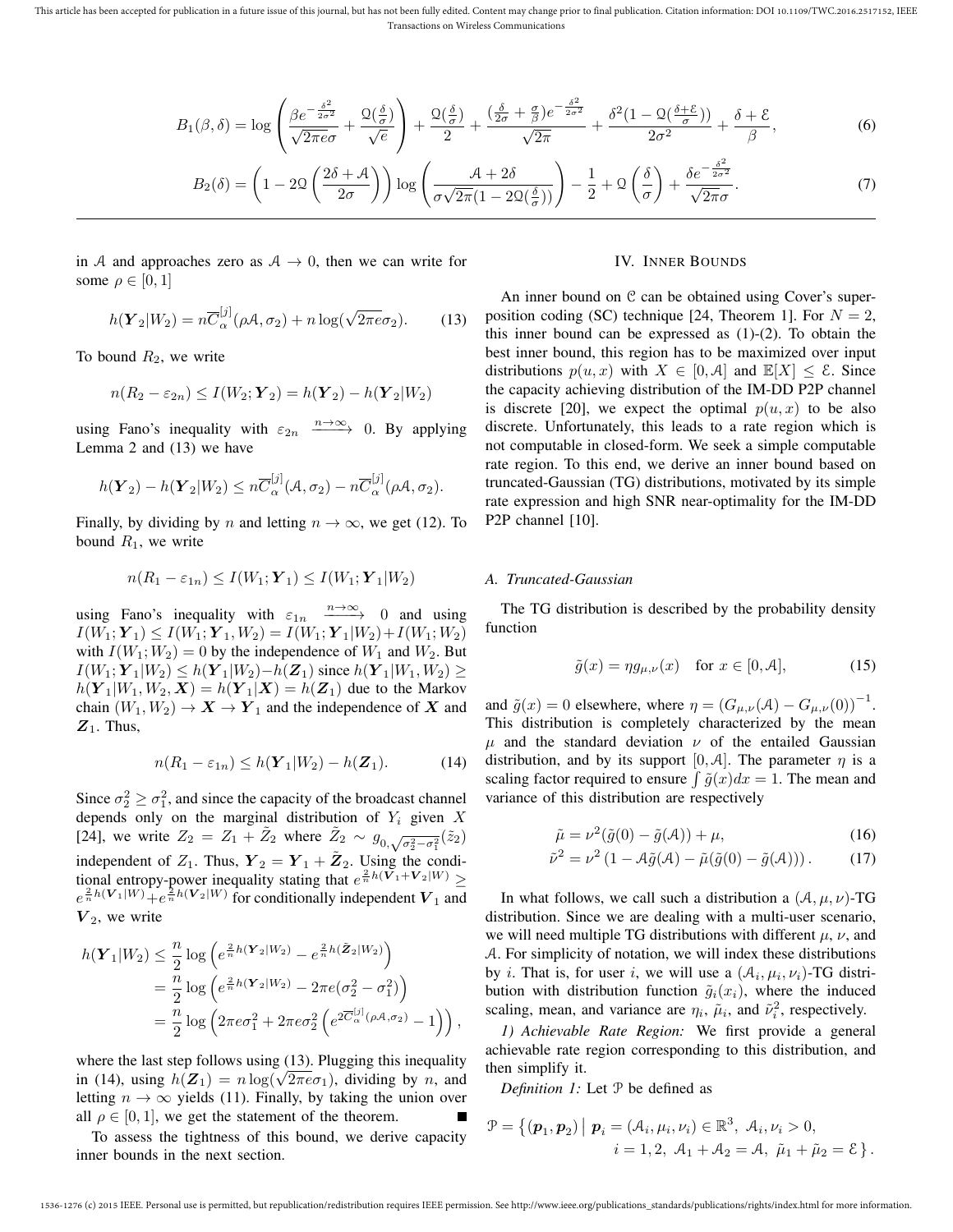*Theorem 2:* The region  $\mathcal{R}_T(\boldsymbol{p}_1, \boldsymbol{p}_2)$  described by rate pairs  $(R_1, R_2) \in \mathbb{R}^2_+$  satisfying

$$
R_2 \le \frac{1}{2} \log \left( \frac{\nu_2^2}{\tilde{\nu}_2^2} + \frac{\nu_2^2}{\tilde{\nu}_1^2 + \sigma_2^2} \right) - \phi_2, \tag{18}
$$

$$
R_1 \le \frac{1}{2} \log \left( \frac{\nu_1^2}{\tilde{\nu}_1^2} + \frac{\nu_1^2}{\sigma_1^2} \right) - \phi_1,\tag{19}
$$

is achievable, where  $(p_1, p_2) \in \mathcal{P}$ ,  $p_i = (\mathcal{A}_i, \mu_i, \nu_i)$ ,  $\phi_i =$  $log(\eta_i) + \frac{1}{2} ((A_i - \mu_i)\tilde{g}_i(A_i) + \mu_i \tilde{g}_i(0)),$  and where  $\tilde{g}_i(x_i)$  is the distribution function of a  $(A_i, \mu_i, \nu_i)$ -TG random variable. The capacity region C of the 2-user OBC thus satisfies  $C \supseteq$  $\underline{\mathfrak{C}}_T = \bigcup_{(\boldsymbol{p}_1,\boldsymbol{p}_2)\in\mathcal{P}} \mathfrak{R}_T(\boldsymbol{p}_1,\boldsymbol{p}_2).$ 

*Proof:* The transmitter encodes the codewords  $W_1$  and  $W_2$  to two independent signals  $X_1$  and  $X_2$  so that the instances of  $X_i$  are i.i.d. according to a  $(\mathcal{A}_i, \mu_i, \nu_i)$ -TG distribution. The transmitter sends  $X = X_1 + X_2$ . Due to the average and peak constraints, we require  $A_1 + A_2 = A$ and  $\tilde{\mu}_1 + \tilde{\mu}_2 = \mathcal{E}$ . Both users decode  $\mathbf{X}_2$ , and user 1 decodes  $X_1$  after subtracting  $X_2$  from  $Y_1$ . The achievable rates can be expressed as  $R_2 \leq I(X_2; Y_2)$  and  $R_1 \leq I(X_1; Y_1 | X_2)$ , which corresponds to choosing  $U = X_2$  in (1)-(2). This inner bound can be computed numerically. An inner bound which is simpler to compute can be obtained as follows. Consider  $I(X_2; Y_2)$  first which can be written as  $h(X_2) - h(X_2|Y_2)$ . The entropy of  $X_2$  is given by  $h(X_2) = \frac{1}{2} \log(2\pi e \nu_2^2) - \frac{\phi_2}{2}$ . On the other hand,  $h(X_2|Y_2)$  can be upper bounded by  $h(\overline{X}_2|\overline{Y}_2)$ where  $(\overline{X}_2, \overline{Y}_2)$  is jointly Gaussian with covariance matrix  $\begin{pmatrix} \tilde{\nu}_{2}^{2} & \tilde{\nu}_{2}^{2} \\ \tilde{\nu}_{2}^{2} & \tilde{\nu}_{1}^{2} + \tilde{\nu}_{2}^{2} + \sigma_{2}^{2} \end{pmatrix}$  , since the Gaussian distribution maximizes conditional differential entropy under a covariance constraint [25]. Thus,  $h(X_2|Y_2) \leq \frac{1}{2} \log \left( 2 \pi e \frac{\tilde{\nu}_2^2 (\tilde{\nu}_1^2 + \sigma_2^2)}{\tilde{\nu}_1^2 + \tilde{\nu}_2^2 + \sigma_2^2} \right)$  $\tilde{\nu}_1^2 + \tilde{\nu}_2^2 + \sigma_2^2$  . Therefore,  $I(X_2; Y_2) \geq \frac{1}{2} \log \left( \frac{\nu_2^2}{\tilde{\nu}_2^2} + \frac{\nu_2^2}{\tilde{\nu}_1^2 + \sigma_2^2} \right)$  $(-\phi_2 \text{ and we get } (18)$ . Similarly, we can show that  $I(X_1; Y_1 | X_2) \ge \frac{1}{2} \log \left( \frac{\nu_1^2}{\tilde{\nu}_1^2} + \frac{\nu_1^2}{\sigma_1^2} \right)$  $-\phi_1$ leading to (19). This proves the achievability of  $\mathcal{R}_T(\boldsymbol{p}_1, \boldsymbol{p}_2)$ . By taking the union over P, we obtain the capacity region inner bound  $\underline{\mathcal{C}}_T$ .

Since the optimal  $(p_1, p_2)$  is difficult to find, we propose  $p_1$ and  $p_2$  which lead to a simpler inner bound, within a constant gap of the outer bound C at high SNR.

*2) Achievable Region Simplification:* Note that if we choose  $\mu \in [0, \mathcal{A}]$  and  $\nu = \frac{1}{3} \min{\{\mu, \mathcal{A} - \mu\}}$ , the  $(\mathcal{A}, \mu, \nu)$ -TG distribution becomes almost identical to a Gaussian distribution  $g_{\mu,\nu}(x)$ , since in this case,  $\eta$  is close to 1. We use this to simplify  $\mathcal{R}(\boldsymbol{p}_1, \boldsymbol{p}_2)$  as follows.

*Proposition 1:* Let  $\mathcal{R}'_T(\beta)$ ,  $\beta \in [0, 1]$ , be the set of rate pairs  $(R_1, R_2) \in \mathbb{R}^2_+$  satisfying

$$
R_2 \le \frac{1}{2} \log \left( 1 + \frac{\alpha^2 (1 - \beta)^2 \mathcal{A}^2}{(\alpha^2 \beta^2 \mathcal{A}^2 + 9\sigma_2^2)(1 + \epsilon_\mu)^2} \right) - \epsilon_\phi, \quad (20)
$$

$$
R_1 \le \frac{1}{2} \log \left( 1 + \frac{\alpha^2 \beta^2 A^2}{9\sigma_1^2 (1 + \epsilon_\mu)^2} \right) - \epsilon_\phi,
$$
\n(21)

with  $\epsilon_{\phi} = 0.016$  and  $\epsilon_{\mu} = 0.0015$ . Then, the rate region  $\underline{\mathcal{C}}'_T = \bigcup_{\beta \in [0,1]} \mathcal{R}'_T(\beta)$  is achievable.

*Proof:* First, we choose  $A_1 = \beta A$  and  $A_2 = (1 - \beta)A$ , and we fix  $\tilde{\mu}_i = \alpha A_i$ . This guarantees  $\tilde{\mu}_1 + \tilde{\mu}_2 = \varepsilon$ . Since  $\alpha \leq$  $\frac{1}{2}$ , then  $\mu_i \leq \tilde{\mu}_i \leq \frac{\mathcal{A}_i}{2}$ ,  $i = 1, 2$ . Then we choose  $\nu_i = \frac{\mu_i}{3}$  with  $\mu_i \geq 0$ . This choice leads to  $\phi_i \leq \epsilon_{\phi}$ ,  $\mu_i \leq \tilde{\mu}_i < \mu_i(1 + \epsilon_{\mu})$ , and  $(1 - \epsilon_{\nu})\nu_i^2 \leq \tilde{\nu}_i^2 \leq \nu_i^2$ , where  $\epsilon_{\phi} = 0.016$ ,  $\epsilon_{\mu} = 0.0015$ , and  $\epsilon_{\nu} = 0.0267$  (cf. Appendix A). Thus we can write

$$
\frac{1}{2} \log \left( \frac{\nu_2^2}{\tilde \nu_2^2} + \frac{\nu_2^2}{\tilde \nu_1^2 + \sigma_2^2} \right) - \phi_2 \ge \frac{1}{2} \log \left( 1 + \frac{\nu_2^2}{\nu_1^2 + \sigma_2^2} \right) - \epsilon_{\phi} \n\frac{1}{2} \log \left( \frac{\nu_1^2}{\tilde \nu_1^2} + \frac{\nu_1^2}{\sigma_1^2} \right) - \phi_1 \ge \frac{1}{2} \log \left( 1 + \frac{\nu_1^2}{\sigma_1^2} \right) - \epsilon_{\phi}.
$$

Since  $\tilde{\mu}_1 = \alpha \beta \mathcal{A}$ ,  $\nu_1 = \frac{\mu_1}{3}$ , and  $\mu_1 \leq \tilde{\mu}_1 \leq \mu_1 (1 + \epsilon_{\mu})$ , we have  $\frac{\alpha\beta\mathcal{A}}{3(1+\epsilon_{\mu})} \leq \nu_1 \leq \frac{\alpha\beta\mathcal{A}}{3}$ , and thus,  $\nu_1^2 \geq \frac{(\alpha\beta\mathcal{A})^2}{9(1+\epsilon_{\mu})}$  $\frac{(\alpha \beta \mathcal{A})}{9(1+\epsilon_{\mu})^2}$ . Similarly, we have  $\frac{\nu_2^2}{\nu_1^2 + \sigma_2^2} \ge \frac{(\alpha(1-\beta)A)^2}{(\alpha^2 \beta^2 A^2 + 9\sigma_2^2)(1-\beta^2)}$  $\frac{(\alpha(1-\beta)\mathcal{A})}{(\alpha^2\beta^2\mathcal{A}^2+9\sigma_2^2)(1+\epsilon_\mu)^2}$  which concludes the proof.

Since  $\epsilon_{\mu}$  and  $\epsilon_{\phi}$  are small, they will be neglected henceforth. While this inner bound is simple and fairly tight at high SNR, it is not at moderate/low SNR. Next, we provide another inner bound using a discrete input distribution in the spirit of [22].

#### *B. Discrete Input*

Similar to [22], we consider distributions of the form

$$
p_{X_i}(x_i) = \sum_{k=0}^{K_i} a_{ik} \delta(x - k\ell_i), \quad i = 1, 2,
$$
 (22)

where  $\delta(\cdot)$  is the Dirac delta, for some  $K_i$  and  $\ell_i$  such that  $K_i\ell_i = \mathcal{A}_i, \ \mathbb{E}[X_i] = \mathcal{E}_i$ ,  $\mathcal{A}_1 + \mathcal{A}_2 = \mathcal{A}$ , and  $\mathcal{E}_1 + \mathcal{E}_2 = \mathcal{E}$ . The transmitter sends  $X = X_1 + X_2$ . Note that if  $K + 1$ is the number of mass points of X, then  $K_1 + K_2 + 1 \leq$  $K+1 \leq (K_1+1)(K_2+1)$ , where the lower bound corresponds to the case  $\ell_1 = \ell_2$ , and the upper bound to the case where  $k_1\ell_1 \neq k_2\ell_2$  for all  $k_i \in \{1, \cdots, K_i\}$ ,  $i = 1, 2$ . For simplicity, we focus on the second case.

*1) Sequential Distribution Optimization:* To derive distributions  $p_{X_1}$  and  $p_{X_2}$  which achieve good performance, we use a sequential approach. In this approach, we first find the distribution  $p_{X_1}$  which maximizes  $H(X_1)$  for a given  $K_1$ . This problem has been solved in [22]. Then, given  $H(X_1)$ , we find the distribution  $p_{X_2}$  which maximizes  $H(X_1 + X_2)$ for a given  $K_2$ . This optimization determines the probabilities  $a_{ik}, i \in \{1,2\}, k \in \{0, \cdots, K_i\}$ , and allows us to evaluate the achievable rates  $R_1 = I(X_1; Y_1 | X_2)$  and  $R_2 = I(X_2; Y_2)$ .

We use this approach for the following reason. The achievable rate of user 1 is given by  $R_1 = I(X_1; Y_1 | X_2) = h(X_1 +$ able rate of user 1 is given by  $R_1 = I(X_1; Y_1 | X_2) = n(X_1 + Z_1) - h(Z_1)$ . The noise entropy is  $h(Z_1) = \log(\sqrt{2\pi}e\sigma_1)$ , and  $h(X_1 + Z_1) \ge \frac{1}{2} \log(e^{2H(X_1)} + 2\pi e \sigma_1^2)$  by the entropy power inequality (EPI). Thus,  $R_1 \geq \frac{1}{2} \log \left( \frac{e^{2H(X_1)}}{2\pi \epsilon \sigma_1^2} \right)$  $\frac{2H(X_1)}{2\pi e \sigma_1^2} + 1$ ). To maximize this rate, instead of maximizing  $I(X_1; Y_1|X_2)$  which is a difficult problem, one can resort to maximizing  $H(X_1)$ instead. This does not necessarily maximize  $I(X_1; Y_1|X_2)$ , but leads to a fairly good performance [22].

Given  $H(X_1)$ , a similar argument can be applied to  $I(X_2; Y_2)$ . We have  $R_2 = I(X_2; Y_2) = h(X_1 + X_2 +$  $Z_2$ ) –  $h(X_1 + Z_2)$ . For a given  $p_{X_1}$ , the last term is fixed. The first term can be lower bounded by  $h(X_1 + X_2 +$  $Z_2$ )  $\geq \frac{1}{2} \log(e^{2H(X_1+X_2)} + 2\pi e \sigma_2^2)$  using the EPI. This lower bound can be maximized by finding  $p_{X_2}$  which maximizes  $H(X_1 + X_2)$  given  $p_{X_1}$ . Due the imposed condition  $k_1 \ell_1 \neq$  $k_2\ell_2 \forall k_i \in \{1, \cdots, K_i\}$ , the mapping from  $(X_1, X_2)$  to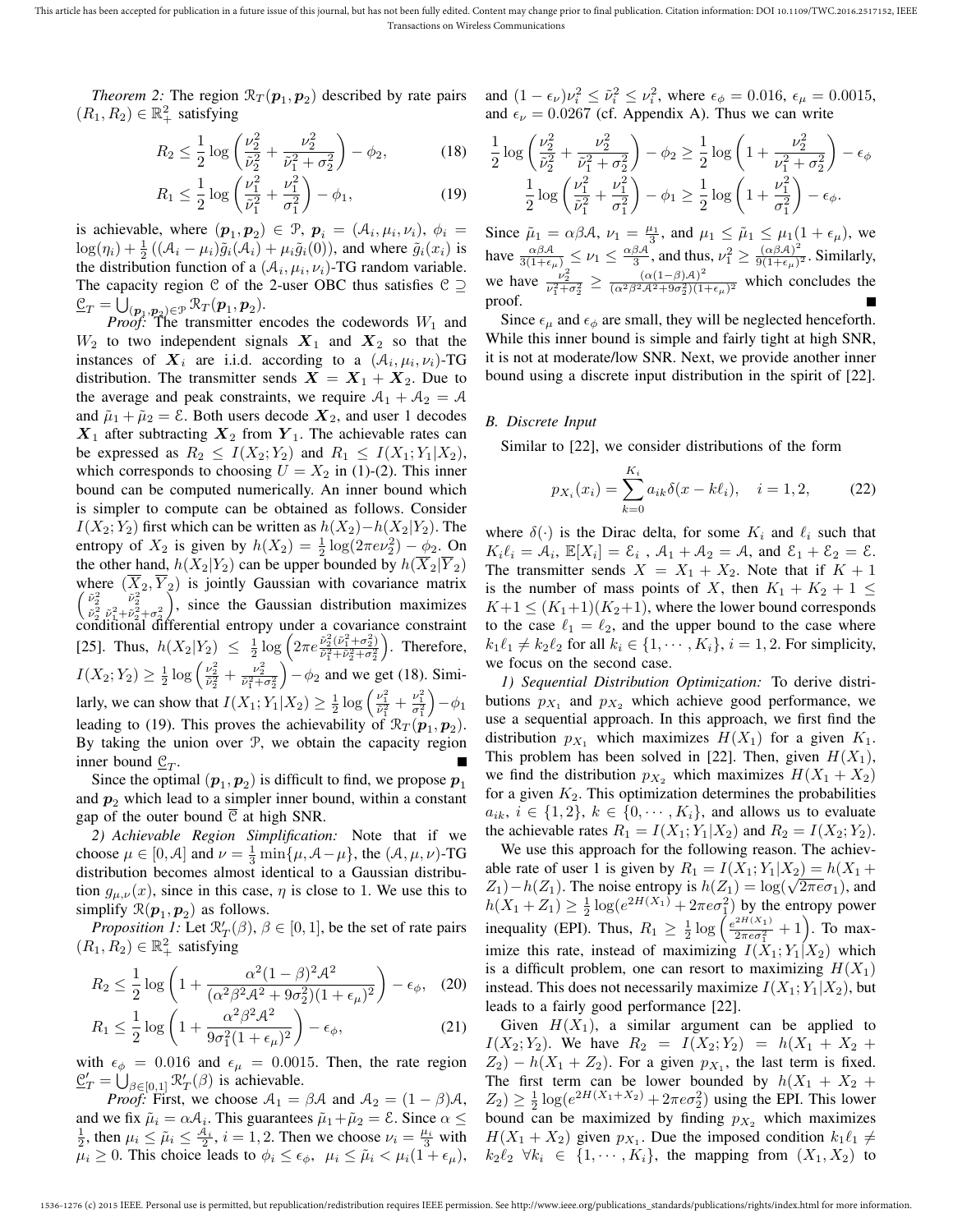This article has been accepted for publication in a future issue of this journal, but has not been fully edited. Content may change prior to final publication. Citation information: DOI 10.1109/TWC.2016.2517152, IEEE Transactions on Wireless Communications



(a)  $\alpha = \frac{1}{2}$ .

Fig. 3: Capacity region outer and inner bounds for an OBC with  $\frac{\varepsilon}{\sigma_2} = 25$  dB and  $\sigma_2 = 2\sigma_1$ .

 $X = X_1 + X_2$  is one-to-one, and thus  $H(X_1|X) = 0$ . Hence,  $H(X) = H(X, X_1) - H(X_1|X) = H(X, X_1) =$  $H(X_1) + H(X_2)$ . Consequently, to maximize  $H(X)$  for a given  $H(X_1)$ , it suffices to maximize  $H(X_2)$ .

The optimization problem for  $H(X_i)$  can be written as

$$
\max_{a_{ik}} \quad H(X_i), \quad \text{s.t.} \quad \sum_{k=0}^{K_i} a_{ik} = 1, \ \sum_{k=0}^{K_i} a_{ik} k \ell_1 = \mathcal{E}_i, \tag{23}
$$

with  $K_i \ell_i = A_i$ . The solution of this optimization problem has been given in [22] as

$$
a_{ik} = \frac{t_i^k}{\sum_{j=0}^{K_i} t_i^j}, \quad k = 0, \cdots, K_i,
$$
 (24)

where  $t_i \in [0, 1]$  is the solution of  $\sum_{k=0}^{K_i} \left(1 - \frac{k \mathcal{A}_i}{K_i \mathcal{E}_i}\right) t^k = 0$ , which exists if  $\mathcal{E}_i \leq \frac{\mathcal{A}_i}{2}$  [22]. To guarantee the existence of  $t_i \in [0, 1]$ , we choose  $\tilde{\mathcal{E}}_i = \alpha \mathcal{A}_i$  which suffices since  $\alpha \leq \frac{1}{2}$ . Note that the obtained distribution maximizes  $H(X_1)$  and  $H(X_1 + X_2)$  as long as  $k_1 \ell_1 \neq k_2 \ell_2 \ \forall k_i \in \{1, \cdots, K_i\}.$ However, if this condition is not satisfied, then we can still use these distribution to obtain an achievable rate.

*2) Achievable Rate Region:* The achievable rate region corresponding to these distributions is obtained using the following steps. First A is split to  $A_1$  and  $A_2$ . Then, we set  $\mathcal{E}_i = \alpha \mathcal{A}_i$ ,  $i = 1, 2$ , and we choose  $K_1, K_2 \geq 1$ . Given  $\mathcal{A}_i$ and  $\mathcal{E}_i$ , we obtain the distributions on  $X_1$  and  $X_2$  from (22) and (24), which are then used to evaluate  $R_2$  and  $R_1$ . This is stated formally next.

*Definition 2:* Let Q be defined as

$$
Q = \{(\mathbf{q}_1, \mathbf{q}_2)|\mathbf{q}_i = (\mathcal{A}_i, K_i) \in \mathbb{R}_+ \times \mathbb{N}_+, i \in \{1, 2\},\newline \mathcal{A}_1 + \mathcal{A}_2 = \mathcal{A}\}.
$$

Further, denote by  $p_{X_i}^*$  the distribution of  $X_i$  satisfying  $\mathbb{E}[X_i] = \mathcal{E}_i = \alpha \mathcal{A}_i$  obtained from (22) and (24),  $i \in \{1, 2\}.$ 

*Theorem 3:* The region  $\mathcal{R}_D(\mathbf{q}_1, \mathbf{q}_2)$  described by rate pairs  $(R_1, R_2) \in \mathbb{R}^2_+$  satisfying

$$
R_2 \le I(X_2; Y_2),\tag{25}
$$

$$
R_1 \le I(X_1; Y_1 | X_2) \tag{26}
$$

is achievable, where  $(q_1, q_2) \in \Omega$ ,  $q_i = (\mathcal{A}_i, K_i)$   $i = 1, 2$ , and  $X_i$  is distributed according to  $p_{X_i}^*$ . Thus, the capacity region C of the 2-user OBC satisfies  $C \supseteq C_D$  =  $_{(\boldsymbol{q}_1,\boldsymbol{q}_2)\in\mathfrak{Q}}\, \mathcal{R}_D(\boldsymbol{q}_1,\boldsymbol{q}_2).$ 

*Proof:* The achievability of  $\mathcal{R}_D(q_1, q_2)$  follows by SC [24], [26] and the inner bound follows by taking the union over the set of feasible parameters Q.

Next, we focus on the capacity region at high SNR.

## V. HIGH SNR ANALYSIS

The channel has high SNR if  $\frac{\varepsilon}{\sigma_2} \gg 1$ . In this case, the upper bound  $\overline{C}_{\alpha}^{[h]}(\mathcal{A}, \sigma) = \frac{1}{2} \log \left(1 + \frac{c \mathcal{A}^2}{\sigma^2}\right)$  given in (8) will be useful, where  $c = \min \left\{ \frac{1}{2\pi e}, \frac{e\alpha^2}{2\pi} \right\}$ . Using this bound, the outer bound of Theorem 1 becomes as given in the following corollary.

*Corollary 1:* Let  $\overline{\mathcal{R}}^{[h]}(\rho)$  be the set of rate pairs  $(R_1, R_2) \in$  $\mathbb{R}^2_+$  satisfying

$$
R_1 \le \frac{1}{2} \log \left( 1 + \frac{c\rho^2 \mathcal{A}^2}{\sigma_1^2} \right) \tag{27}
$$

$$
R_2 \le \frac{1}{2} \log \left( 1 + \frac{c(1 - \rho^2) \mathcal{A}^2}{\sigma_2^2 + c\rho^2 \mathcal{A}^2} \right),\tag{28}
$$

where  $\rho \in [0, 1]$  and c is given in (9). Then  $\mathfrak{C} \subseteq \overline{\mathfrak{C}}^{[h]}$  $\bigcup_{\rho \in [0,1]} \overline{\mathcal{R}}^{[h]}(\rho)$  at high SNR.

*Proof:* Follows from Theorem 1 and the upper bound (8).

This outer bound is easily computable. Fig. 3 shows this bound for  $\alpha = 1/2$  and  $\alpha = 1/5$ , along with the TG inner bounds  $\underline{\mathcal{C}}_T$  and  $\underline{\mathcal{C}}'_T$  (Theorem 2 and Proposition 1), and the convexified inner bounds  $CH(\underline{\mathcal{C}}_T)$  and  $CH(\underline{\mathcal{C}}'_T)$ . Convexification is achieved by time-sharing. The achievable rate due Theorem 3 is not shown since its performance at high SNR is comparable to CH( $\underline{\mathfrak{C}}_T$ ). This figure shows that CH( $\underline{\mathfrak{C}}_T$ ) is fairly tight. The simpler inner bound  $CH(\underline{\mathcal{C}}_T')$  is not as tight, but it is useful for bounding the capacity within a constant gap as we show next.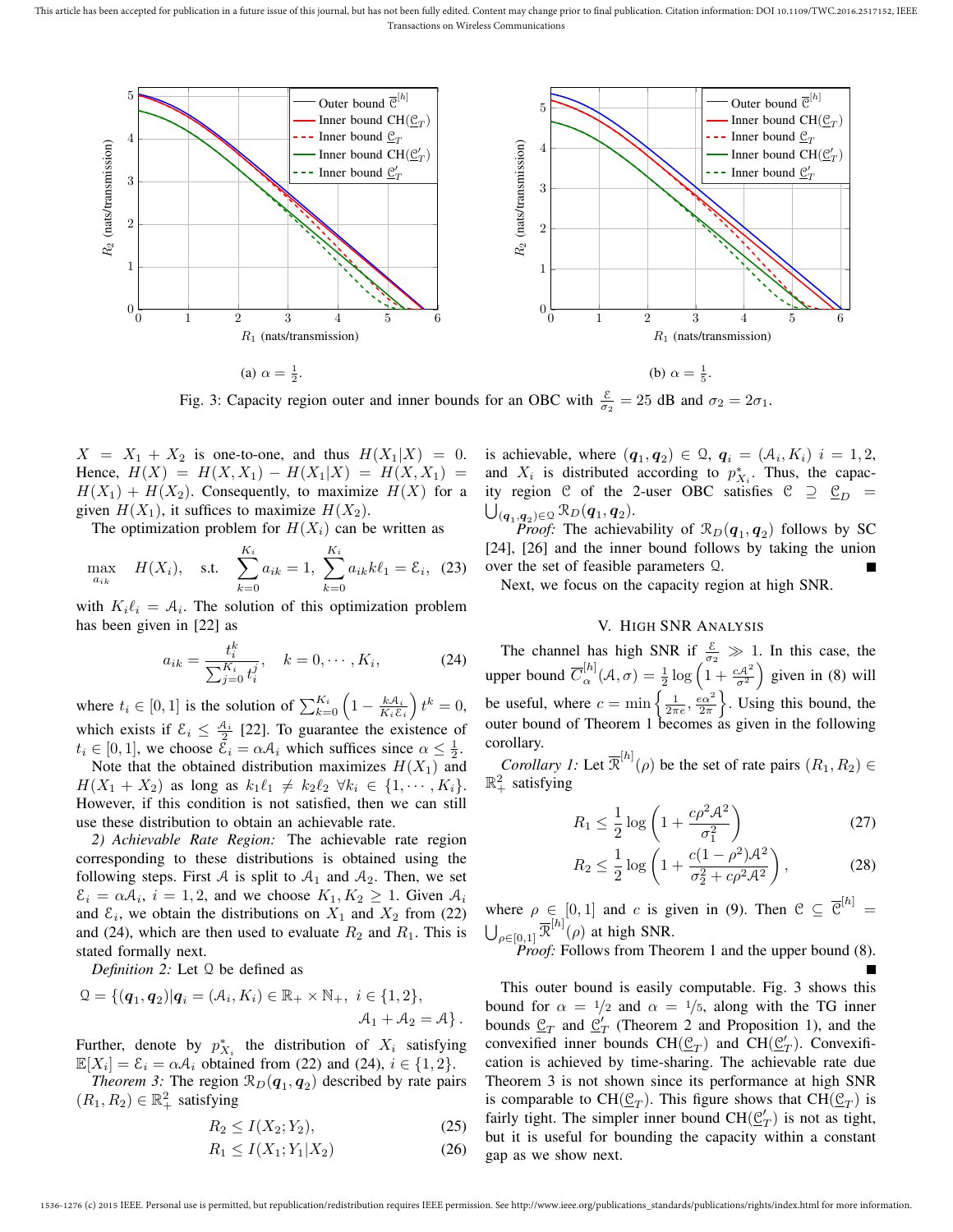#### *A. High SNR Symmetric-Capacity within a Constant*

The symmetric-capacity is defined as  $\max_{(R,R)\in\mathcal{C}} R$ . We denote this capacity at high SNR by  $C_h$ . An upper bound on  $C_h$  can be found by enlarging the feasible set of this maximization from C to an outer bound on C. Thus,  $C_h \leq$  $C_h = \max_{(R,R) \in \overline{\mathcal{C}}^{[h]}} R$ . Solving this problem is equivalent to finding the point on the boundary of  $\overline{C}^{[h]}$  that lies on the line  $R_2 = R_1.$ 

Thus, we first have to characterize the boundary of  $\overline{C}^{[h]}$ . The region  $\overline{\mathcal{C}}^{[h]}$  is defined by the union of rectangles given by  $(R_1, R_2) \in \mathbb{R}_+^2$  that satisfy (27)-(28). The boundary of  $\overline{\mathcal{C}}^{[h]}$ clearly consists of the union of the outermost corner points of such rectangles. Thus, this boundary is characterized by the following parametric curve

$$
R_1 = \frac{1}{2}\log\left(1 + \frac{c\rho^2 A^2}{\sigma_1^2}\right) \tag{29}
$$

$$
R_2 = \frac{1}{2} \log \left( 1 + \frac{c(1 - \rho^2) \mathcal{A}^2}{\sigma_2^2 + c\rho^2 \mathcal{A}^2} \right),\tag{30}
$$

with  $\rho \in [0, 1]$ . Now, we can solve  $\overline{C}_h = \max_{(R, R) \in \overline{\mathfrak{C}}^{[h]}} R$  by finding the point on this curve that satisfies  $R_1 = R_2$ . This point corresponds to

$$
\rho^{2} = -\left(\frac{\sigma_{2}^{2} + \sigma_{1}^{2}}{2cA^{2}}\right) + \sqrt{\left(\frac{\sigma_{2}^{2} + \sigma_{1}^{2}}{2cA^{2}}\right)^{2} + \frac{\sigma_{1}^{2}}{cA^{2}}}.
$$

Note that  $\rho^2 > 0$  and  $\rho^2 < \frac{\sigma_1}{\sqrt{c}A}$  which is smaller than 1 at high SNR. Substituting in (29) yields

$$
R_1 \leq \frac{1}{2} \log \left( \frac{1}{2} + \frac{1}{2} \sqrt{\left( 1 + \frac{\sigma_2^2}{\sigma_1^2} \right)^2 + \frac{4c\mathcal{A}^2}{\sigma_1^2}} \right).
$$

Since we are concerned with the high-SNR symmetric rate, we can neglect  $\left(1 + \frac{\sigma_2^2}{\sigma_1^2}\right)$  $\int_0^2$  in comparison with  $\frac{4c\mathcal{A}^2}{\sigma_1^2}$  to obtain the symmetric capacity upper bound

$$
C_h \le \overline{C}_h = \frac{1}{2} \log \left( \frac{1}{2} + \frac{\sqrt{c} \mathcal{A}}{\sigma_1} \right). \tag{31}
$$

A lower bound on  $C_h$  can be obtained from the achievable rate region in Proposition 1. We will neglect  $\sigma_2^2$  in the constraint on  $R_2$  at high SNR to obtain the rate constraint  $R_2 \leq \frac{1}{2} \log \left( 1 + \frac{(1-\beta)^2}{\beta^2} \right)$  $\left(\frac{-\beta}{\beta^2}\right)$ . Similar to above, to obtain an achievable symmetric-rate, we equate the rate constraint on  $R_1$  from Proposition 1 and this constraint on  $R_2$ , and solve for  $\beta$ . This yields

$$
\beta^* = \sqrt{\frac{2\sigma_1}{\alpha A}},\tag{32}
$$

which is in  $[0, 1]$  for high SNR, and which when substituted in one of the constraints leads to an achievable symmetric-rate given by

$$
\underline{C}_h = \frac{1}{2} \log \left( 1 + \frac{\alpha \mathcal{A}}{3\sigma_1} \right). \tag{33}
$$

This leads to the following corollary.

*Corollary 2:* The high-SNR symmetric-capacity  $C_h$  of the 2-user OBC satisfies  $\underline{C}_h \leq C_h \leq \overline{C}_h$  where  $\underline{C}_h$  and  $\overline{C}_h$ 



Fig. 4: Symmetric capacity bounds versus SNR for an OBC with  $\sigma_2 = 2\sigma_1$ .

are given in (31) and (33). Furthermore, the gap between the two bounds satisfies  $\overline{C}_h - \underline{C}_h \xrightarrow{\frac{\varepsilon}{\sigma_2} \to \infty} \frac{1}{2} \log \left( \frac{3\sqrt{c}}{\alpha} \right)$  $\left(\frac{\sqrt{c}}{\alpha}\right) \leq 0.34$ nats/transmission.

*Proof:* The bounds follow from the above discussion. By approximating the bounds at high SNR by  $\frac{1}{2} \log \left( \frac{\alpha A}{3 \sigma_1} \right)$  and  $rac{1}{2} \log \left( \frac{\sqrt{c} \mathcal{A}}{\sigma_1} \right)$  $\left(\frac{\sqrt{c}A}{\sigma_1}\right)$ , we get the gap  $\frac{1}{2} \log \left(\frac{3\sqrt{c}}{\alpha}\right)$  $\frac{\sqrt{c}}{\alpha}$ ). For  $\alpha < \frac{1}{e}$ ,  $c =$  $\frac{e\alpha^2}{2\pi}$  and this gap evaluates to 0.34 nats. Otherwise,  $c = \frac{1}{2\pi e}$ and the gap is  $\leq 0.34$  nats.

We recall that the achievability of  $\underline{C}_h$  is simple. The transmitter simply splits A into  $A_1 = \beta^* A$  and  $A_1 = (1 - \beta^*) A$ where  $\beta^*$  is given in (32), and sends  $X = X_1 + X_2$  where  $X_i$  follows a TG distribution over  $[0, A_i]$  with the parameters given in Sec. IV-A2. To see at which SNR the statement of Corollary 2 starts to hold, we plot symmetric rate upper and lower bounds in Fig. 4. The asymptotic upper bound  $C_h$  is also plotted. The upper and lower bounds are obtained from the regions  $\overline{\mathcal{C}}^{[i]}$ ,  $i \in \{1,2\}$ , and  $\underline{\mathcal{C}}_T$ , respectively, by finding the intersection of the boundary of those regions with the line  $R_1 = R_2$ . Those bounds are found numerically, where the tighter between  $\overline{\mathcal{C}}^{[1]}$  and  $\overline{\mathcal{C}}^{[2]}$  is selected. This figure shows that bounds become parallel (constant gap) around  $\frac{A}{\sigma_1} = 25dB$  for  $\alpha = 1/2$ , and around  $\frac{A}{\sigma_1} = 35$ dB for  $\alpha = 1/10$ . This threshold is higher for smaller  $\alpha$  because the statement of Corollary 2 requires  $\alpha$ *A*/ $\sigma$ <sub>1</sub> to be large (see (31) and (33)).

#### *B. Symmetric-Capacity versus TDMA*

It is interesting to compare the achievable symmetric-rate using SC with that of simple time-division multiple access (TDMA), both under TG distributions. In TDMA, the transmitter decomposes the OBC into two P2P channels by sending to user 1 in a fraction  $\tau \in [0, 1]$  of time, and to user 2 in the remaining time. Over each P2P channel, the transmitter uses a  $(A, \mu, \nu)$ -TG distribution with mean  $\tilde{\mu} = \mathcal{E}$  (16). Denote the highest achievable rate of users  $i$  using this scheme by  $R_i$ . According to Theorem 2, this rate can be written as  $\overline{R}_i = \max_{\mu,\nu} \frac{1}{2} \log \left( \frac{\nu^2}{\tilde{\nu}^2} \right)$  $\frac{\nu^2}{\tilde{\nu}^2} + \frac{\nu^2}{\sigma_i^2}$  $\overline{\sigma_i^2}$  $\phi$ , where  $\phi$  is defined in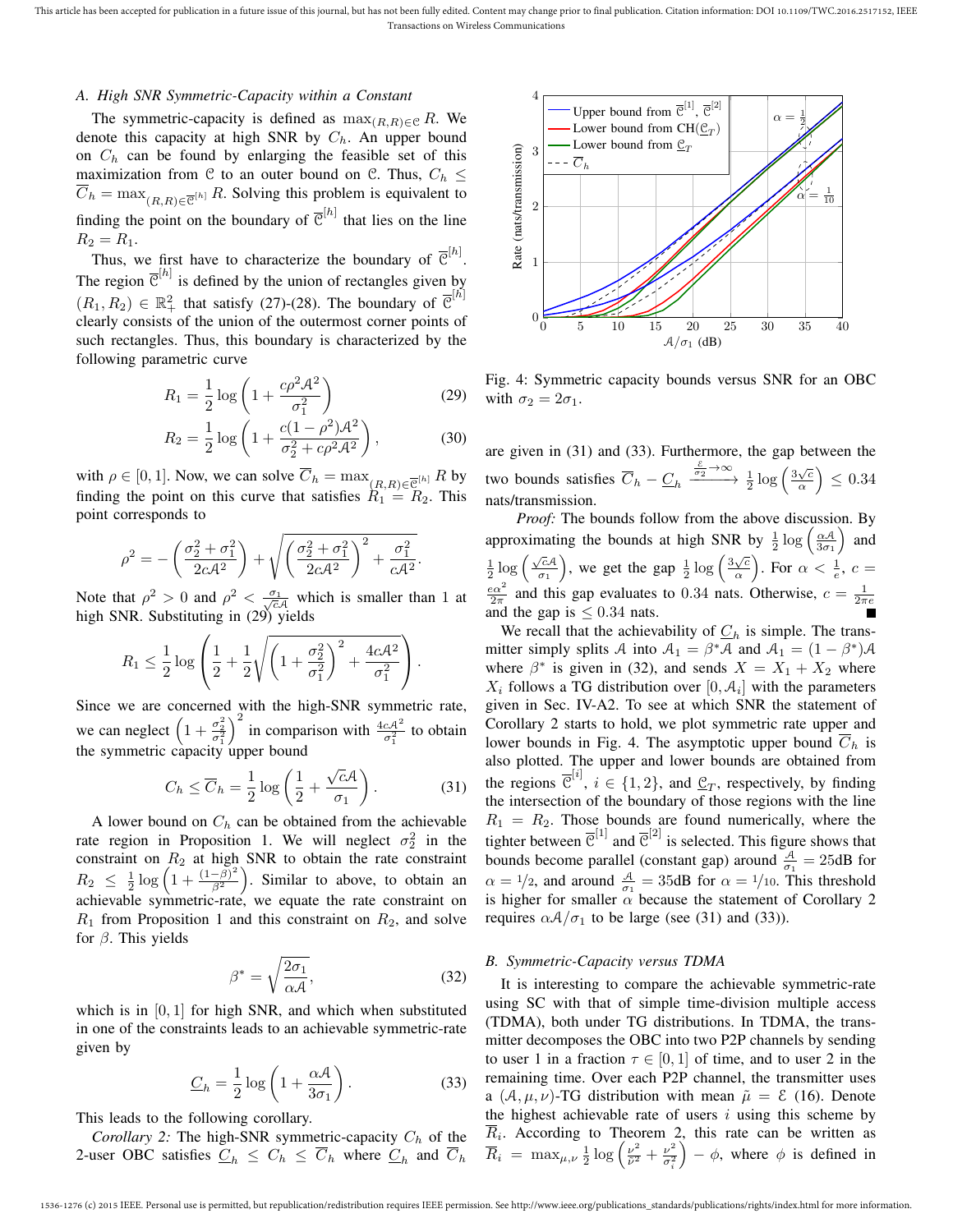This article has been accepted for publication in a future issue of this journal, but has not been fully edited. Content may change prior to final publication. Citation information: DOI 10.1109/TWC.2016.2517152, IEEE Transactions on Wireless Communications



Fig. 5: Achievable symmetric-rates as a function of  $\alpha$  for an OBC with  $\frac{A}{\sigma_1} = 40$  dB. The upper bound (31) is also shown for comparison.

Theorem 2,  $\tilde{\nu}$  in (17), and where the maximization is over all  $\mu$  and  $\nu$  such that  $\tilde{\mu} = \mathcal{E}$ . Thus, for a given  $\tau \in [0, 1]$ , TDMA achieves  $R_1 \leq \tau \overline{R}_1$  and  $R_2 \leq (1 - \tau) \overline{R}_2$ . The maximum achievable symmetric-rate is thus

$$
R_h^{\text{TDMA}} = \frac{\overline{R}_1 \overline{R}_2}{\overline{R}_1 + \overline{R}_2}.
$$
 (34)

Let us study  $R_h^{\text{TDMA}}$  at high SNR. Since the TG distribution approaches the high SNR capacity of the P2P IM-DD channel approaches the high SINK capacity of the P2P IM-DD channel<br>[10] which is closely captured by  $log(\sqrt{c}A/\sigma_i)^2$ , then we have  $\overline{R}_i \xrightarrow{\frac{\alpha A}{\sigma_i} \to \infty} \log(\sqrt{c} \mathcal{A}/\sigma_i)$ . Thus, by writing  $\sigma_2 = k \sigma_1$ with  $k \geq 1$ , we have

$$
R_h^{\text{TDMA}} \xrightarrow{\frac{\alpha A}{\sigma_2} \to \infty} \log \left( \frac{\sqrt{c}A}{\sigma_1} \right) \frac{\log \left( \frac{\sqrt{c}A}{\sigma_1} \right) - \log(k)}{\log \left( \frac{cA^2}{\sigma_1^2} \right) - \log(k)}
$$

$$
\xrightarrow{\frac{\alpha A}{\sigma_2} \to \infty} \log \left( \frac{\sqrt{c}A}{\sigma_1} \right) \left( \frac{1}{2} - \frac{\log(\sqrt{k})}{\log \left( \frac{cA^2}{\sigma_1^2} \right)} \right)
$$

$$
= \frac{1}{2} \log \left( \frac{\sqrt{c}A}{\sigma_1} \right) - \frac{1}{2} \log(\sqrt{k}).
$$

Now we compare  $R_h^{\text{TDMA}}$  with the high-SNR symmetric capacity  $C_h$ . By Corollary 2 we have

$$
R_h^{\text{TDMA}} - C_h \le R_h^{\text{TDMA}} - \underline{C}_h
$$

$$
\xrightarrow{\frac{\alpha A}{\sigma_2} \to \infty} \frac{1}{2} \log \left( \frac{\sqrt{c}A}{\sigma_1} \right) - \frac{1}{2} \log(\sqrt{k}) - \frac{1}{2} \log \left( \frac{\alpha A}{3\sigma_1} \right)
$$

$$
= \frac{1}{2} \log \left( \frac{3\sqrt{c}}{\alpha} \right) - \frac{1}{2} \log(\sqrt{k}).
$$

This quantity becomes negative if  $k$  is large. In this case, which occurs if user 1 is much close to the transmitter than user 2 e.g., TDMA is suboptimal at high SNR. On the other hand, if  $k = 1$ , then  $\overline{R}_1 = \overline{R}_2$ , and  $R_h^{\text{TDMA}} = \frac{R_1}{2}$  $\xrightarrow[\sigma_2]{\alpha A} \rightarrow \infty$ 

<sup>2</sup>The gap between  $\log (\sqrt{c}A/\sigma_i)$  and capacity is  $< 0.1$  nats [10], and will be ignored here.

 $rac{1}{2} \log \left( \frac{\sqrt{c} \mathcal{A}}{\sigma_1} \right)$  $\left(\frac{\sqrt{c}A}{\sigma_1}\right)$  which coincides with the upper bound given in Corollary 2. Thus, TDMA is optimal at high SNR if  $\sigma_1 = \sigma_2$ .

Since  $R_h^{\text{TDMA}}$  is achieved by time-sharing between achievable rate pairs in  $\underline{\mathcal{C}}_T$ , then the achievable symmetric-rate in CH( $\mathfrak{C}_T$ ) is generally higher than  $R_h^{\text{TDMA}}$ . Fig. 5 shows the achievable symmetric-rate versus  $\alpha$  at high SNR. From this figure, we can see that when  $\sigma_1 = \sigma_2$ , TDMA becomes nearly optimal confirming the above statement. When  $\sigma_2 > \sigma_1$ , SC outperforms TDMA. We can also note that the achievable symmetric-rates due to  $\underline{\mathcal{C}}_T$  and  $\underline{\mathcal{C}}_T'$  are almost equal to those due to CH( $\underline{\mathfrak{C}}_T$ ) and CH( $\underline{\mathfrak{C}}_T^j$ ), respectively. Consequently, timesharing is not necessary at high SNR from a symmetriccapacity perspective. The gap between the symmetric rate corresponding to CH( $\underline{\mathcal{C}}'_T$ ) and  $\overline{C}_h$  can be seen to be less than 0.34 nats, confirming Corollary 2.

In conclusion, TDMA is a good strategy in terms of symmetric rate at high SNR if the receivers have similar channel qualities to the transmitter (similar relative position with respect to the light source e.g.). Otherwise, SC is better, but time-sharing is not necessary at high SNR. Next, we extend this result to prove that  $\underline{\mathcal{C}}'_T$  and  $\overline{\mathcal{C}}^{[h]}$  are within a constant gap at high SNR.

# *C. High SNR Capacity Region within a Constant*

First, we describe the boundaries of  $\overline{\mathcal{C}}^{[h]}$  and  $\underline{\mathcal{C}}'_T$  by a function  $R_2 = f(R_1)$ . We start with the outer bound whose boundary<sup>3</sup> is described by

$$
R_2 = \frac{1}{2} \log \left( \frac{\sigma_2^2 + cA^2}{\sigma_2^2 + \sigma_1^2 (e^{2R_1} - 1)} \right).
$$
 (35)

On the other hand, the boundary of the inner bound  $\underline{\mathcal{C}}'_T$  is described by

$$
R_2 = \frac{1}{2} \log \left( \frac{9\sigma_2^2 + \alpha^2 \beta^2 \mathcal{A}^2 + \alpha^2 (1 - \beta)^2 \mathcal{A}^2}{9\sigma_2^2 + 9\sigma_1^2 (e^{2R_1} - 1)} \right). \tag{36}
$$

<sup>3</sup>We refer here and henceforth to the Pareto-boundary, which is in this case the boundary of the region excluding the axes.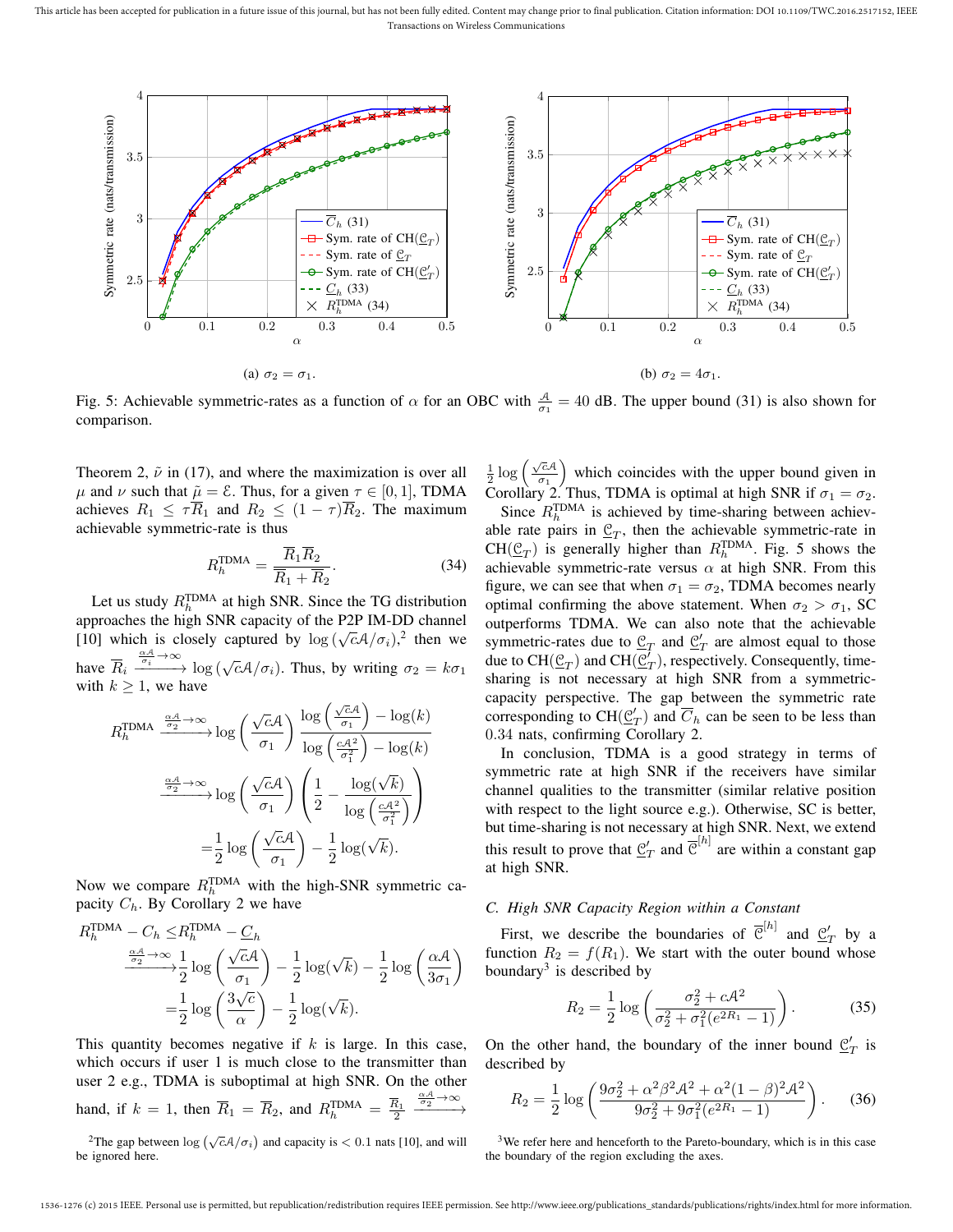Hence, the gap between the two functions is

$$
\Delta = \frac{1}{2} \log \left( \frac{\sigma_2^2 + cA^2}{\sigma_2^2 + \frac{1}{9} \alpha^2 A^2 (\beta^2 + (1 - \beta)^2)} \right).
$$
 (37)

This gap is maximum at  $\beta = \frac{1}{2}$ . Since  $\underline{\mathcal{C}}'_T$  is not convex, this maximium lies in the region of non-convexity of  $\underline{\mathcal{C}}_T$  (Fig. 3). To reduce this gap, we should convexify this region.

To obtain the boundary of CH( $\underline{\mathcal{C}}'_T$ ), one has to find  $\beta$ for which the tangent to the boundary of  $\underline{\mathcal{C}}_T$  passes through  $(\overline{R}'_1)$  $I_1$ , 0), where  $\overline{R}_1^{\overline{Y}} = \max_{(R_1, R_2) \in \mathcal{Q}_T} R_1$ . Instead of finding this  $\beta$ , motivated by the above observation that the symmetricrates due to  $\underline{\mathcal{C}}'_T$  and  $CH(\underline{\mathcal{C}}'_T)$  are close at high SNR, we use  $\beta^*$  from (32). This does not necessarily convexify the region, but serves our goal.

The boundary of the inner bound obtained by combining the region  $\underline{\mathcal{C}}'_T$  with time-sharing between  $(\overline{R}'_1)$  $(1, 0)$  and the symmetric-rate point  $(\underline{C}_h, \underline{C}_h)$  is described by

$$
R_2 = \begin{cases} \frac{1}{2} \log \left( \frac{9\sigma_2^2 + (\alpha^2 \beta^2 + \alpha^2 (1 - \beta)^2) \mathcal{A}^2}{9\sigma_2^2 + 9\sigma_1^2 (e^{2R_1} - 1)} \right), & R_1 \leq C_h\\ \frac{C_h (R_1 - R_1')}{C_h - R_1'}, & R_1 > C_h, \end{cases}
$$
(38)

where  $\overline{R}'_1 = \frac{1}{2} \log \left( 1 + \frac{\alpha^2 A^2}{9 \sigma_1^2} \right)$  $(21)$ . The first case corresponding to condition  $R_1 \leq C_h$  describes the portion of the boundary for  $\beta \in [0, \beta^*]$ , and the second describes the remaining portion. It is worth to note that the slope of the second portion of this boundary is  $-1$  at high SNR.

For  $R_1 \leq C_h$ ,  $\Delta$  is maximum for  $\beta = \beta^*$  since  $\Delta$  is increasing in  $\beta \in [0, \frac{1}{2}]$  and  $\beta^* < \frac{1}{2}$  for A large. By noting that  $\beta^* \xrightarrow{\frac{\varepsilon}{\sigma_2} \to \infty} 0$ , we conclude that  $\Delta \xrightarrow{\frac{\varepsilon}{\sigma_2} \to \infty} \log \left( \frac{3\sqrt{c}}{\alpha} \right)$  $\frac{\sqrt{c}}{\alpha}\Big).$ For  $R_1 > \underline{C}_h$ , we bound the gap by noting that the slope of the boundary of  $\overline{\mathcal{C}}^{[h]}$  described by (35) is in > −1. In particular, it is equal to −1 at the point of intersection of the outer bound with the  $R_1$  axis,  $(\overline{C}_1, 0)$ , where  $\overline{C}_1 = \frac{1}{2} \log \left(1 + \frac{cA^2}{\sigma_1^2}\right)$  (8). Therefore, the region defined by the two axes and the line  $R_2 = -R_1 + \overline{C}_1$  is an outer bound on the capacity region. Since the boundaries of both the inner bound (38) and this outer bound are linear with slopes  $-1$  at high SNR, the gap can be calculated at one of the extremes  $R_1 = \underline{C}_h$  or  $R_1 =$  $\overline{R}_{1}'$ <sup>1</sup>. This gap is given by  $\log \left( \frac{3\sqrt{c}}{\alpha} \right)$  $\left(\frac{\sqrt{c}}{\alpha}\right)$  as for the first portion. Consequently, we have the following corollary.

*Corollary 3:* At high SNR, the capacity region of the 2 user OBC is bounded as  $\underline{\mathcal{C}}^{[h]} \subset \underline{\mathcal{C}} \subseteq \overline{\mathcal{C}}^{[h]}$  where  $\underline{\mathcal{C}}^{[h]} =$  $\{(R_1, R_2) \in \mathbb{R}_+^2 | (R_1, R_2 + \delta) \in \overline{\mathcal{C}}^{[h]} \}$  with  $\delta = \log \left( \frac{3\sqrt{e}}{\alpha} \right)$  $\frac{\sqrt{c}}{\alpha}$ and  $\overline{C}^{[h]}$  is defined in Corollary 1. Furthermore,  $\delta \leq 0.68$ nats/transmission.

*Proof:* The outer bound follows from Corollary 1. The inner bound follows from the above discussion showing that the gap between the inner and outer bounds in the  $R_2$  direction is  $\log \left( \frac{3\sqrt{c}}{a} \right)$  $\frac{\sqrt{c}}{\alpha}$ ). This gap is equal to 0.68 nats for  $\alpha < 1/e$  and less than 0.68 nats otherwise.

Using this corollary, the boundary of  $C$  at high SNR lies between  $f(R_1) - 0.68$  nats and  $f(R_1)$  where  $f(R_1)$  is the function defined by the right-hand side of (35). It is important to note here that the inner bound  $\underline{\mathcal{C}}_T$  (Theorem 2) combined with time-sharing, i.e.,  $CH(\underline{\mathcal{C}}_T)$ , is closer to the outer bound



Fig. 6: The maximum gap between the outer bound  $\overline{C}^{[h]}$  and the inner bound  $CH(\underline{\mathcal{C}}_T)$  in the  $R_2$  direction for an OBC with  $\frac{\varepsilon}{\sigma_2} = 40$ dB and  $\sigma_2 = 2\sigma_1$ .

than CH( $C_T$ ), and hence the gap is smaller than 0.68 nats. Fig. 6 shows the maximum over  $R_1$  of the gap in the  $R_2$  direction between  $\overline{\mathcal{C}}^{[h]}$  and  $\underline{\mathcal{C}}_T$  at high SNR.

## VI. LOW AND MODERATE SNR

This section focuses on the OBC with low/moderate SNR. We characterize the channel capacity and low SNR first, and discuss its capacity at moderate SNR afterwards.

## *A. Low SNR*

The tightest upper bound on the IM-DD P2P channel capacity at low SNR is given by  $\overline{C}_{\alpha}^{[3]}(A,\sigma)$  in Lemma 1, since it coincides with the low-SNR capacity [9]. We shall see that  $\overline{C}_{\alpha}^{[3]}(A,\sigma)$  leads to an outer bound which is tight at low SNR. At low SNR, the inner bound  $\underline{\mathcal{C}}_D$  becomes better than  $\underline{\mathcal{C}}_T$ . The reason is that discrete input distributions generally outperform continuous ones in IM-DD channels [20], [22], especially at moderate/low SNR. Unfortunately,  $\underline{\mathcal{C}}_D$  does not have a closed-form expression. However, we know that the discrete distribution in Sec. IV-B achieves the low-SNR IM-DD P2P channel capacity [9]. In particular, at low SNR, on-off keying (OOK) is optimal leading to the following statement.

*Theorem 4:* At low SNR, the capacity region C of the 2-user OBC is achieved by OOK and TDMA, and it asymptotically coincides with

$$
\widehat{\mathcal{C}}^{[3]} = \left\{ (R_1, R_2) \in \mathbb{R}_+^2 \middle| \sigma_1^2 R_1 + \sigma_2^2 R_2 \le \frac{\alpha (1 - \alpha) \mathcal{A}^2}{2} \right\}.
$$

*Proof:* We start with the outer bound  $\overline{C}^{[3]}$ =  $\bigcup_{\rho \in [0,1]} \overline{\mathcal{R}}^{[3]}(\rho)$  given in Theorem 1, where  $\overline{\mathcal{R}}^{[3]}(\rho)$  is the set of rate pairs  $(R_1, R_2) \in \mathbb{R}^2_+$  that satisfy

$$
R_1 \le \frac{1}{2} \log \left( 1 + \frac{\rho^2 \alpha (1 - \alpha) \mathcal{A}^2}{\sigma_1^2} \right),\tag{39}
$$

$$
R_2 \le \frac{1}{2} \log \left( 1 + \frac{(1 - \rho^2)\alpha (1 - \alpha)\mathcal{A}^2}{\sigma_2^2 + \rho^2 \alpha (1 - \alpha)\mathcal{A}^2} \right). \tag{40}
$$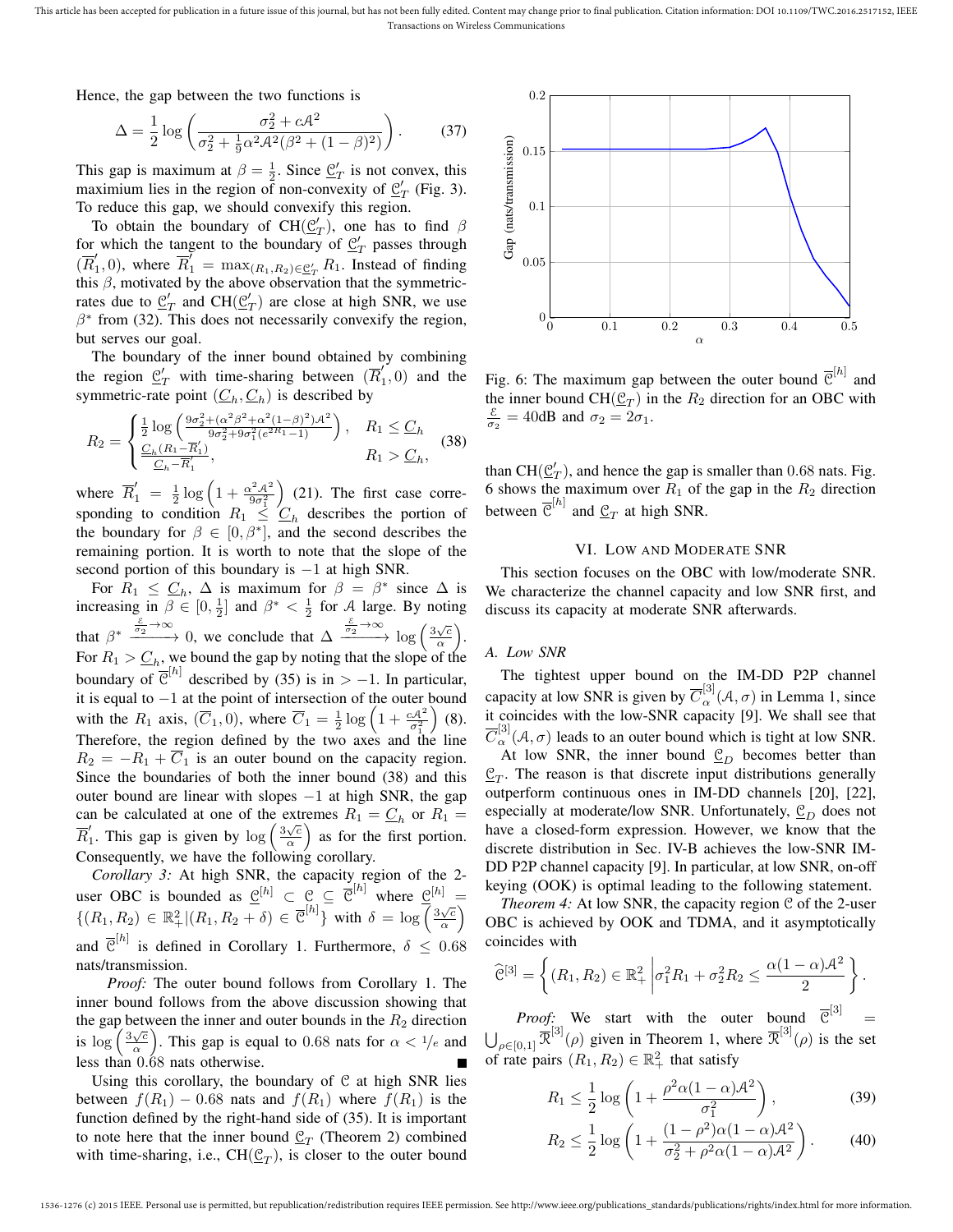This article has been accepted for publication in a future issue of this journal, but has not been fully edited. Content may change prior to final publication. Citation information: DOI 10.1109/TWC.2016.2517152, IEEE Transactions on Wireless Communications



(a) Low SNR capacity of an OBC with  $\alpha = 0.2$ ,  $\sigma_2 = 2\sigma_1$ , and  $\frac{\mathcal{A}}{\sigma_1} = -5$  dB.

(b) Symmetric capacity bounds versus  $\frac{A}{\sigma_1}$ .

Fig. 7: Low SNR capacity region and symmetric capacity bounds.

Then, we relax those constraints to  $R_1 \n\leq \frac{\rho^2 \alpha (1-\alpha) \mathcal{A}^2}{2 \sigma^2}$  $rac{1-\alpha}{2\sigma_1^2}$  and  $R_2 \leq \frac{(1-\rho^2)\alpha(1-\alpha)\mathcal{A}^2}{2\sigma^2}$  using  $\log(1+x) \leq x$  and  $\frac{a}{b+c}$  $rac{\alpha(1-\alpha)A^2}{2\sigma_2^2}$  using  $\log(1+x) \leq x$  and  $\frac{a}{b+c} \leq \frac{a}{b}$  for positive a, b, and c. This leads to an outer bound given by  $\widehat{\mathcal{C}}^{[3]}$ in the statement of the Theorem. The region  $\mathcal{C}^{[3]}$  is triangular shaped, with boundary described by the line segment joining the points  $P_1 = \left(\frac{\alpha(1-\alpha)\mathcal{A}^2}{2\sigma^2}\right)$  $\left( \frac{-\alpha}{2\sigma_1^2}, 0 \right)$  and  $P_2 = \left( \frac{0}{\alpha}, \frac{\alpha(1-\alpha)\mathcal{A}^2}{2\sigma_2^2} \right)$  $2\sigma_2^2$  . Now consider OOK combined with TDMA. Denote the rate achieved by using OOK to send information to user  $i$  only by  $R_{\alpha}(\mathcal{A}, \sigma_i)$ . Clearly, the points  $P'_1 = (R_{\alpha}(\mathcal{A}, \sigma_1), 0)$  and  $P_2' = (0, R_\alpha(\mathcal{A}, \sigma_2))$  are achievable. Time sharing between those points achieves any rate pair on the line segment between them. This defines a triangular shaped inner bound  $\Re$ .

At this point, we have  $\widehat{\mathcal{R}} \subseteq \mathcal{C} \subseteq \overline{\mathcal{C}}^{[3]} \subseteq \widehat{\mathcal{C}}^{[3]}$ . Hence, C and  $\widehat{\mathcal{C}}^{[3]}$  asymptotically coincide at low SNR if  $\widehat{\mathcal{C}}^{[3]}$  and  $R$  asymptotically coincide. Since those latter have triangular shapes, it suffices to show that their corners coincide. Both  $\widetilde{\mathcal{C}}^{[3]}$  and  $\widehat{\mathcal{R}}$  have a corner at  $(0, 0)$ . Further, from [9], we know that  $R_{\alpha}(\mathcal{A}, \sigma_i) \xrightarrow{\frac{\mathcal{A}}{\sigma_i} \to 0} \frac{\alpha(1-\alpha)\mathcal{A}^2}{2\sigma_i^2}$ . Thus,  $P_i$  and  $P'_i$  converge as SNR decreases. Therefore,  $\widehat{\mathcal{C}}^{[3]}$  and  $\widehat{\mathcal{R}}$  converge to the same region, which completes the proof.

As a conclusion, the simple combination of (coded) OOK and TDMA suffices for achieving the capacity region at low SNR. Fig. 7a shows the capacity region of the OBC at low SNR, for a setting with  $\sigma_2 = 2\sigma_1$ . In this figure,  $\underline{\mathcal{C}}_D$  is plotted with  $K_1 = K_2 = 1$ . Keep in mind that while in this case  $X_1$ and  $X_2$  are binary,  $X$  is not binary but quaternary. However, the points of maximum  $R_1$  and  $R_2$  (intersection with the axes) correspond to  $A_2 = 0$  and  $A_1 = 0$ , respectively, and the channel input  $X$  is binary at these points. Thus, the extremes of  $\underline{\mathcal{C}}_D$  are achievable by OOK. The figure shows that timesharing between these extremes is optimal.

Based on Theorem 4, we have the following corollary.

*Corollary 4:* The symmetric-capacity of the OBC satisfies  $C_l \xrightarrow{\frac{A}{\sigma_1} \to 0} \frac{\alpha(1-\alpha) \mathcal{A}^2}{2(\sigma_1^2 + \sigma_2^2)}.$ 

*Proof:* By finding the point  $(R, R)$  which lies on the boundary of  $\widehat{\mathcal{C}}^{[3]}$  in Theorem 4.

Alternatively, this corollary can be proved by finding a symmetric capacity upper bound based on  $\overline{C}^{[3]}$ , and then comparing with the achievable symmetric rate of OOK with TDMA. An upper bound based on  $\overline{C}^{[3]}$  is obtained by finding  $\tilde{\rho} \in [0, 1]$  which makes the right-hand-sides of (39) and (40) equal. Substituting this  $\tilde{\rho}$  in (39) yields the symmetric capacity upper bound  $C_l \leq \overline{C}_l = \frac{1}{2} \log(1 + \tilde{\rho}^2 \alpha (1 - \alpha) \mathcal{A}^2 / \sigma_1^2)$ . On the other hand, OOK combined with TDMA achieves rate pairs  $(R_1, R_2) \in \mathbb{R}_+^2$  which satisfy  $R_1 \leq \tau I(X; Y_1)$  and  $R_2 \le (1 - \tau)I(X; Y_2)$ , where  $\tau \in [0, 1]$  and  $X \in \{0, A\}$ is distributed according to  $p_X(0) = 1 - \alpha$  and  $p_X(\mathcal{A}) = \alpha$ . A symmetric capacity lower bound can thus be obtained as  $C_l \ge R_l = \tilde{\tau} I(X; Y_1)$  where  $\tilde{\tau}$  is the solution of  $\tau I(X; Y_1) =$  $(1-\tau)I(X; Y_2)$ . Now we focus on low SNR. It is easy to show that  $\tilde{\rho}^2 = \frac{\sigma_1^2}{\sigma_1^2 + \sigma_2^2}$  at low SNR. Thus,  $\overline{C}_l \xrightarrow{\frac{A}{\sigma_1} \to 0} \frac{\alpha(1-\alpha)\mathcal{A}^2}{2(\sigma_1^2 + \sigma_2^2)}$ . On the other hand,  $I(X;Y_i) \xrightarrow[\sigma_1]{\frac{A}{\sigma_1} \to 0} \frac{\text{Var}(X)}{2\sigma_i^2} = \frac{\alpha(1-\alpha)A^2}{2\sigma_i^2}$  $\frac{(-\alpha)}{2\sigma_i^2}$  [9], where Var $(X)$  is the variance of X. This leads to  $\tilde{\tau} = \tilde{\rho}^2$  and  $R_l \xrightarrow{\frac{A}{\sigma_1} \to 0} \frac{\alpha(1-\alpha)A^2}{2(\sigma_1^2 + \sigma_2^2)}$  leading to the statement of Corollary 4. Fig. 7b shows the bounds  $C_l$  and  $R_l$  versus SNR for a channel with different values of  $\sigma_2$  and  $\alpha$ , where the convergence of the bounds at low SNR is obvious.

#### *B. Moderate SNR*

We have seen that TG inputs achieve the capacity region within a small gap at high SNR. We have also seen that OOK combined with TDMA is optimal at low SNR. Next, we investigate the moderate SNR regime, where SNR can neither be described as high nor low. At moderate SNR, the discrete input distribution discussed in Sec. IV-B performs fairly good, and outperforms TG.

Fig. 8 shows achievable rate regions and outer bounds for a channel with  $\frac{\varepsilon}{\sigma_2} = 5$  dB. It can be seen that  $\underline{\mathcal{C}}_D$  is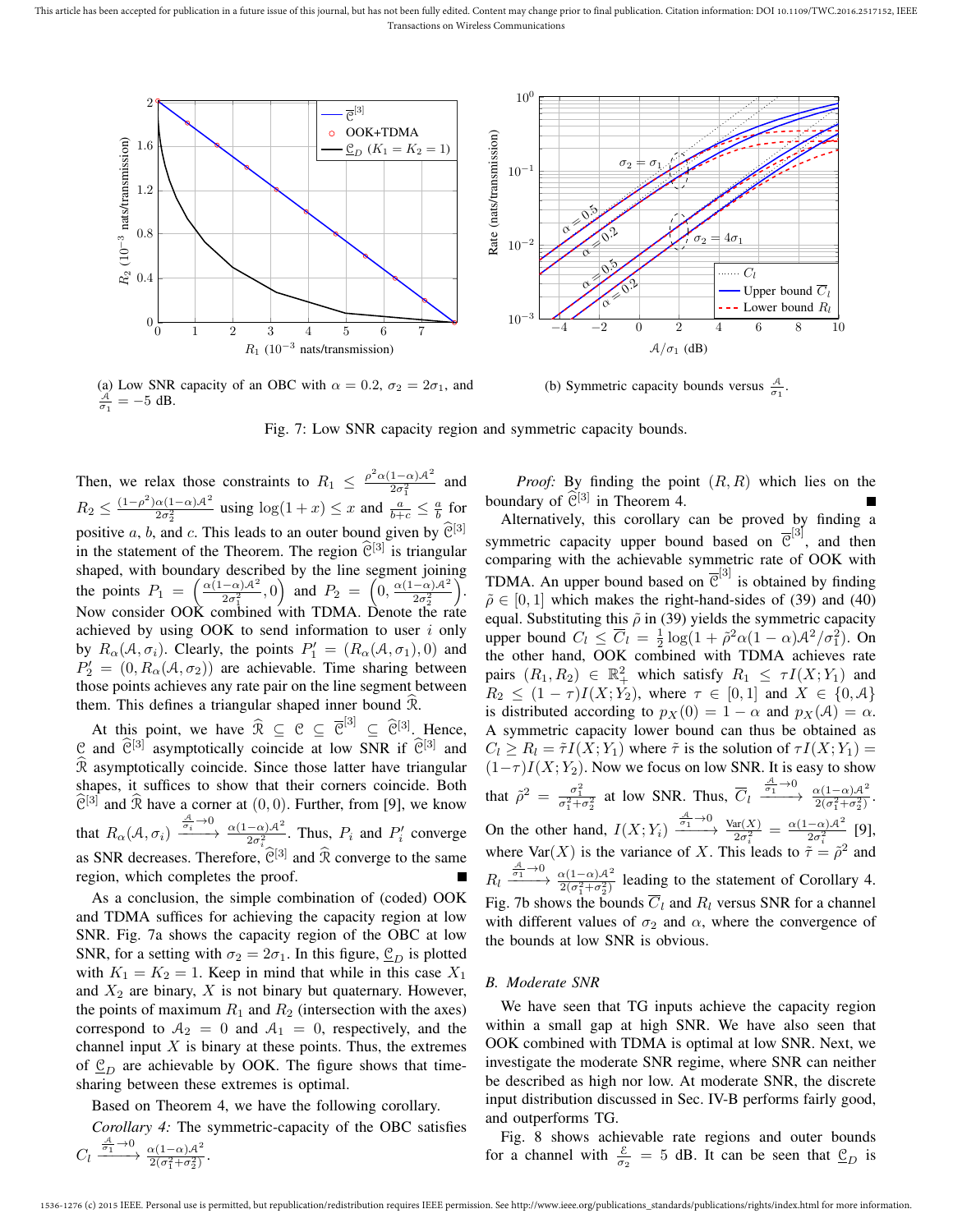This article has been accepted for publication in a future issue of this journal, but has not been fully edited. Content may change prior to final publication. Citation information: DOI 10.1109/TWC.2016.2517152, IEEE Transactions on Wireless Communications



Fig. 8: Capacity region outer and inner bounds for an OBC with  $\frac{\varepsilon}{\sigma_2} = 5$  dB and  $\sigma_2 = 2\sigma_1$ .

fairly close to the outer bound. We have restricted each of  $K_1$  and  $K_2$  to  $\{1, \dots, 4\}$  in Fig. 8a and to  $\{1, \dots, 10\}$  in Fig. 8b. We have also plotted the achievable rate region for some  $K_1$  and  $K_2$ . This shows that even with small  $K_1$  and  $K_2$ , a discrete input outperforms TG at moderate SNR. This observation has several practical implications. First, a discrete input distribution which is practically simpler to realize than a continuous distribution achieves good performance. Second, an acceptable symmetric-rate is achieved at moderate SNR with a low number of mass points  $(K_1 = K_2 = 1$  in Fig. 8a and  $K_1 = K_2 \leq 3$  in Fig. 8b).

## VII. N-USER OBC

In this section, we extend the above results to the  $N$ -user case. We start with the outer bound.

*Theorem 5:* The capacity region  $C$  of the *N*-user OBC is outer bounded by  $\overline{\mathcal{C}}^{[j]} = \bigcup_{\rho \in \mathcal{S}_{\rho}} \overline{\mathcal{R}}^{[j]}(\rho)$  where  $j \in \{1, 2, 3\},\$  $\overline{\mathcal{R}}^{[j]}(\boldsymbol{\rho})$  is the set of  $(R_1, \cdots, R_N) \in \mathbb{R}_+^N$  that satisfy

$$
R_i \le \frac{1}{2} \log \left( \frac{\sigma_i^2 + \sigma_N^2 \left( e^{2 \overline{C}_{\alpha}^{[j]}(\rho_{i+1}, \mathcal{A}, \sigma_N)} - 1 \right)}{\sigma_i^2 + \sigma_N^2 \left( e^{2 \overline{C}_{\alpha}^{[j]}(\rho_i, \mathcal{A}, \sigma_N)} - 1 \right)} \right), \quad (41)
$$

 $i \in \mathcal{N}, \ \boldsymbol{\rho} = (\rho_1, \cdots, \rho_N), \text{ and } \mathcal{S}_{\boldsymbol{\rho}} = \{\boldsymbol{\rho} \in [0,1]^N | \rho_i \leq \rho_j \}$  $\rho_{i+1}$   $\forall i \in \mathcal{N}, \ \rho_1 = 0, \ \rho_{N+1} = 1$ .

*Proof:* The proof is similar to that of Theorem 1. Details are given in Appendix B.

The achievable rate region by the TG distribution is stated next for the N-user case, followed by the simplified version of this region.

*Theorem 6:* For  $(\boldsymbol{p}_1, \cdots, \boldsymbol{p}_N) \in \mathcal{P}$  defined as

$$
\mathcal{P} = \left\{ (\boldsymbol{p}_1, \cdots, \boldsymbol{p}_N) \mid \boldsymbol{p}_i = (\mathcal{A}_i, \mu_i, \nu_i) \in \mathbb{R}^3, \ \mathcal{A}_i, \nu_i > 0, \right\}
$$

$$
i \in \mathcal{N}, \ \sum_{i \in \mathcal{N}} \mathcal{A}_i = \mathcal{A}, \ \sum_{i \in \mathcal{N}} \tilde{\mu}_i = \mathcal{E} \ \right\}
$$

where  $\tilde{\mu}_i$  is given in (16), the region  $\mathcal{R}_T(\boldsymbol{p}_1, \dots, \boldsymbol{p}_N)$  described by the set of  $(R_1, \dots, R_N) \in \mathbb{R}^N_+$  bounded by

$$
R_i \le \frac{1}{2} \log \left( \frac{\nu_i^2}{\tilde{\nu}_i^2} + \frac{\nu_i^2}{\sum_{j=1}^{i-1} \tilde{\nu}_j^2 + \sigma_i^2} \right) - \phi_i, \quad i \in \mathbb{N}, \quad (42)
$$

is achievable, where  $\phi_i = \log(\eta_i) +$  $\frac{1}{2}((\mathcal{A}_i - \mu_i)\tilde{g}_i(\mathcal{A}_i) + \mu_i\tilde{g}_i(0)), \tilde{g}_i(x_i)$  is the distribution function of a  $(\mathcal{A}_i, \mu_i, \nu_i)$ -TG random variable, and  $\tilde{\nu}_i$  is its standard deviation  $(17)$ . The capacity region of the N-user OBC thus satisfies  $\mathcal{C} \supseteq \underbrace{\mathcal{C}}_T = \bigcup_{(\boldsymbol{p}_1,\cdots,\boldsymbol{p}_N)\in\mathcal{P}} \mathcal{R}_T(\boldsymbol{p}_1,\cdots,\boldsymbol{p}_N).$ 

*Proof:* The transmitter sends  $X = X_1 + X_2 + \cdots + X_N$ where  $X_i$  follows a  $(\mathcal{A}_i, \mu_i, \nu_i)$ -TG distribution  $\tilde{g}_i(x_i)$  as defined in (15). User i decodes  $X_N, X_{N-1}, \dots, X_i$  in this order. The derivation of the achievable rates is similar to Theorem 2.

*Proposition 2:* The region  $\underline{\mathcal{C}}'_T = \bigcup_{\beta \in \mathcal{S}_{\beta}} \mathcal{R}'_T(\beta)$  is achievable, where  $\mathcal{R}'_T(\boldsymbol{\beta})$  is the set of rate tuples  $(R_1, \dots, R_N) \in$  $\mathbb{R}^N_+$  satisfying

$$
R_i \le \frac{1}{2} \log \left( 1 + \frac{\alpha^2 \beta_i^2 \mathcal{A}^2 (1 + \epsilon_\mu)^{-2}}{\sum_{j=1}^{i-1} \alpha^2 \beta_j^2 \mathcal{A}^2 + 9\sigma_i^2} \right) - \epsilon_\phi, \qquad (43)
$$

 $i \in \mathcal{N}$ , with  $\epsilon_{\phi} = 0.016$ ,  $\epsilon_{\mu} = 0.0015$ ,  $\beta = (\beta_1, \cdots, \beta_N)$ , and  $\mathcal{S}_{\boldsymbol{\beta}} = \{ \boldsymbol{\beta} \in [0,1]^N | \sum_{i \in \mathcal{N}} \beta_i = 1 \}.$ 

 $\sum_{i \in \mathcal{N}} \beta_i = 1$ , and choosing  $\mu_i$  and  $\nu_i = \frac{\mu_i}{3}$  such that *Proof:* Follows from Theorem 6 using  $A_i = \beta_i A$  where  $\tilde{\mu}_i = \alpha A_i$ . The derivation of the achievable rates is similar to Proposition 1.

Next, we extend the achievable inner bound using the discrete input distribution to the N-user case. Let  $X =$  $X_1 + X_2 + \cdots + X_N$ , where  $X_i \in [0, \mathcal{A}_i]$  has mean  $\mathcal{E}_i = \alpha \mathcal{A}_i$ and distribution

$$
p_{X_i}^*(x_i) = \sum_{k=0}^{K_i} a_{ik} \delta(x - k\ell_i), \tag{44}
$$

with  $a_{ik} = \frac{t_i^k}{\sum_{j=0}^{K_i} t_i^j}$  for  $k = 0, \cdots, K_i, K_i \in \mathbb{N}_+, \ell_i =$  $\frac{\mathcal{A}_i}{K_i}$ , and  $t_i \in [0,1]$  is the solution of  $\sum_{k=0}^{K_i} \left(1 - \frac{k \mathcal{A}_i}{K_i \mathcal{E}_i}\right) t^k =$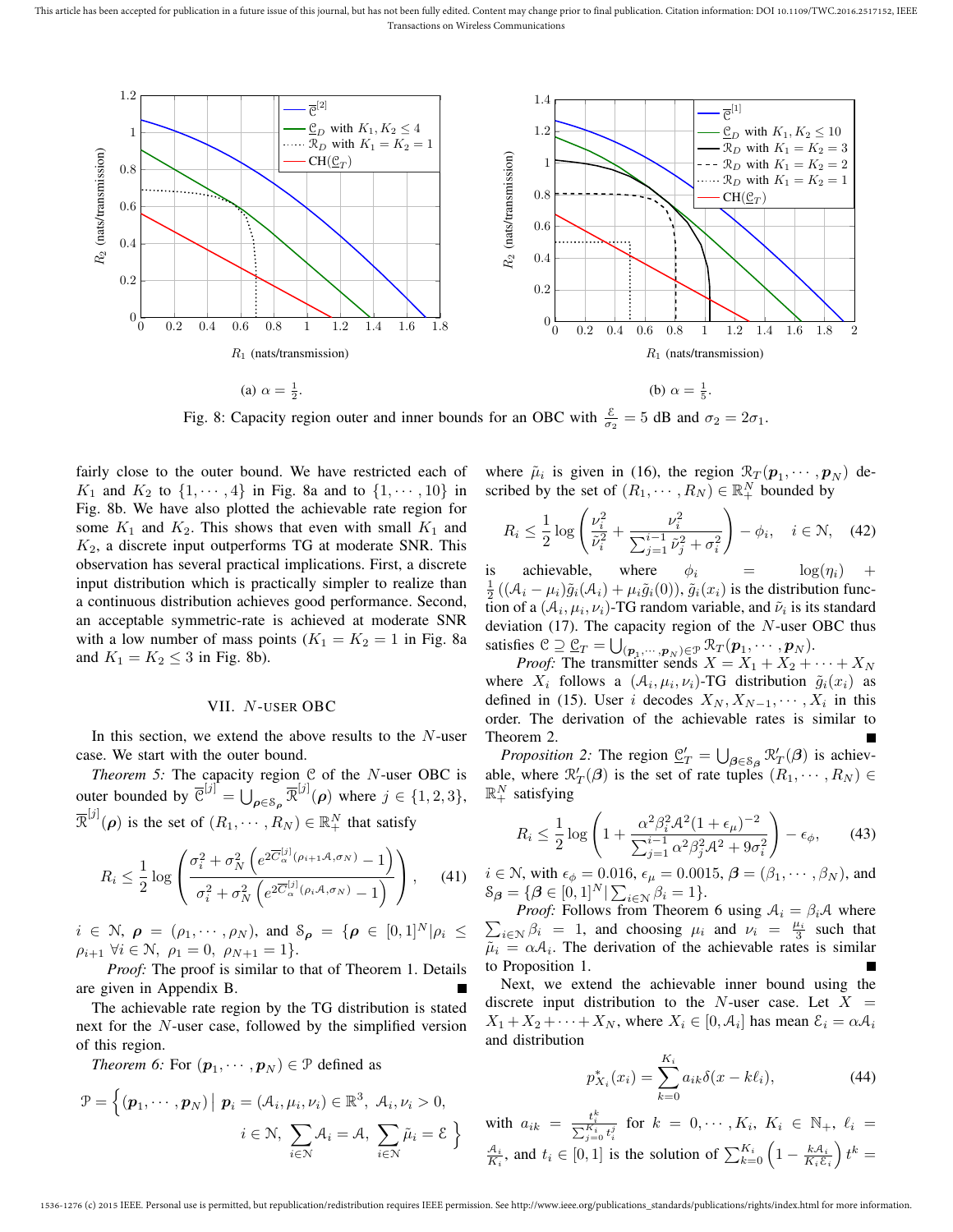0. Furthermore,  $\sum_{i \in \mathcal{N}} A_i = A$ . User *i* decodes the signals  $X_N, \dots, X_i$  successively in this order. The achievable rate region is given as follows.

*Theorem 7:* For  $(q_1, \dots, q_N) \in \mathcal{Q}$  defined as

$$
Q = \left\{ (\boldsymbol{q}_1, \cdots, \boldsymbol{q}_N) | \boldsymbol{q}_i = (\mathcal{A}_i, K_i) \in \mathbb{R}_+ \times \mathbb{N}_+, i \in \mathcal{N}, \sum_{i \in \mathcal{N}} \mathcal{A}_i = \mathcal{A} \right\}
$$

the region  $\mathcal{R}_D(\boldsymbol{q}_1, \cdots, \boldsymbol{q}_N)$  described by the set of  $(R_1, \dots, R_N) \in \mathbb{R}^N_+$  bounded by

$$
R_N \le I(X_N; Y_N) \tag{45}
$$

$$
R_i \le I(X_i; Y_i | X_{i+1}, \cdots, X_N), \quad i \in \mathcal{N} \setminus \{N\}, \tag{46}
$$

is achievable, where  $X_i$  follows the distribution  $p_{X_i}^*$  defined in (44). The capacity region  $C$  of the *N*-user OBC thus satisfies  $\mathfrak{C} \supseteq \underline{\mathfrak{C}}_D = \bigcup_{(q_1, \cdots, q_N) \in \mathfrak{Q}} \mathfrak{R}_D({\bm{q}}_1, \cdots, {\bm{q}}_N).$ 

*Proof:* Using superposition coding as in [24], [26] with the distribution  $p_{X_i}^*$  (44).

## *A. High SNR Analysis*

By replacing the upper bound  $\overline{C}_{\alpha}^{[j]}(A,\sigma)$  in Theorem 5 by  $\overline{C}_{\alpha}^{[h]}(\mathcal{A}, \sigma)$  (8), we obtain the following high-SNR outer bound for the N-user OBC.

*Corollary 5:* The high-SNR capacity region of the Nuser OBC is outer bounded by  $\overline{\mathcal{C}}^{[h]} = \bigcup_{\rho \in \mathcal{S}_{\rho}} \overline{\mathcal{R}}^{[h]}(\rho)$  where  $\overline{\mathcal{R}}^{[h]}(\boldsymbol{\rho})$  is the set of  $(R_1, \dots, R_N) \in \mathbb{R}_+^N$  satisfying

$$
R_i \le \frac{1}{2} \log \left( \frac{\sigma_i^2 + c \rho_{i+1}^2 \mathcal{A}^2}{\sigma_i^2 + c \rho_i^2 \mathcal{A}^2} \right), \quad i \in \mathbb{N},
$$

with  $\mathcal{S}_{\rho} = \{(\rho_1, \cdots, \rho_N) \in [0,1]^N | \rho_i \leq \rho_{i+1} \ \forall i \in \mathcal{N}, \ \rho_1 =$ 0,  $\rho_{N+1} = 1$  and c as given in (9).

*Proof:* Follows from Theorem 5 and the upper bound  $(8)$ .

Using this corollary, we can bound the high-SNR symmetric-capacity of the N-user OBC as follows.

*Corollary 6:* At high SNR, the symmetric-capacity of the *N*-user OBC satisfies  $C_h \le C_h \le C_h$ , where  $C_h = \frac{1}{2} \log \left( 1 + \frac{1}{2} \sqrt[N]{\frac{2\alpha^2 A^2}{9N^2 \sigma_1^2}} \right)$  and  $\overline{C}_h = \frac{1}{2} \log \left( 1 + \sqrt[N]{\frac{cA^2}{\sigma_1^2}} \right)$ . and  $\overline{C}_h = \frac{1}{2} \log \left( 1 + \sqrt[N]{\frac{cA^2}{\sigma_1^2}} \right)$  . Furthermore,  $\overline{C}_h$  –  $\underline{C}_h$   $\xrightarrow{\frac{\varepsilon}{\sigma_N} \to \infty}$   $\frac{1}{2} \log \left( 2 \sqrt[N]{\frac{9cN^2}{2\alpha^2}} \right)$  ≤  $\frac{1}{2}\log\bigg(2\sqrt[N]{\frac{9eN^2}{4\pi}}$  nats/transmission. *Proof:* See Appendix C. The maximum gap  $\frac{1}{2} \log \left( 2 \sqrt[N]{\frac{9eN^2}{4\pi}} \right)$  $\Big)$  decreases in N from

0.86 nats for  $N = 2$  to  $\frac{1}{2}$  log(2) nats ( $\frac{1}{2}$  bits) for large N. Corollary 2 provides a tighter characterization for  $N = 2$ . The high-SNR capacity region of the N-user OBC can be bounded as given next.

*Corollary 7:* At high SNR, for the N-user OBC, we have  $\underline{\mathcal{C}}^{[h]} \subset \mathcal{C} \subseteq \overline{\mathcal{C}}^{[h]}$ , where  $\overline{\mathcal{C}}^{[h]} = \{ (R_1, \cdots, R_N) \in$  $\mathbb{R}^N_+ | (R_1, \cdots, R_{N-1}, R_N + \delta) \in \mathbb{C}^{[h]}$  with  $\delta = \log \left( \frac{3\sqrt{cN}}{\alpha} \right)$ and  $\overline{\mathcal{C}}^{[h]}$  as in Corollary 5. Furthermore,  $\delta \leq 0.68 + \frac{1}{2} \log(N)$ nats/transmission.

# *Proof:* See Appendix D.

Note that the gap here is in one direction only, namely, in the  $R_N$  direction. If we fix a tuple  $\mathbf{R} = (R_1, \dots, R_{N-1}, R_N + \dots)$  $\delta$ ) on the boundary of  $\overline{\mathcal{C}}^{[h]}$ , and choose an achievable rate tuple with back-off  $\xi_i$  from  $\mathbf R$  in the *i*-th direction,  $i \in \mathcal N \setminus \mathcal N$  $\{N\}$ , then the achievable rate of the N-th user becomes higher than  $R_N$ . The achievable rate in this case can be expressed as  $(R_1 - \xi_1, \cdots, R_{N-1} - \xi_{N-1}, R_N + \xi_N)$ . Roughly speaking, this distributes the gap  $\delta$  between the N directions, so that the gap per user becomes proportional to  $\frac{1}{N} \log(N)$ . The gap here is bounded without using time-sharing in combination with the inner bound in Proposition 2. Hence, this gap can be reduced by incorporating time-sharing in a manner similar to the proof of Corollary 3. Next, we consider the low SNR regime.

## *B. Low SNR Analysis*

Using the upper bound  $\overline{C}_{\alpha}^{[3]}(\mathcal{A}, \sigma)$  given in Lemma 1 in conjunction with Theorem 5, we can obtain a simple outer bound on C which is tight at low SNR. This is stated next.

*Theorem 8:* The capacity region of the N-user OBC asymptotically coincides at low SNR with the region

$$
\widehat{\mathcal{C}}^{[3]} = \left\{ (R_1, \cdots, R_N) \in \mathbb{R}_+^N \middle| \sum_{i \in \mathcal{N}} \sigma_i^2 R_i \le \frac{\alpha (1 - \alpha) \mathcal{A}^2}{2} \right\},\
$$

which is achievable by OOK combined with TDMA.

*Proof:* Using Theorem 5 and the upper bound  $\overline{C}_{\alpha}^{[3]}(\mathcal{A}, \sigma)$ in Lemma 1, we obtain the outer bound  $\overline{C}^{[3]} = \bigcup_{\rho \in S_{\rho}} \overline{\mathcal{R}}^{[3]}(\rho)$ where  $\overline{\mathcal{R}}^{[3]}(\rho)$  is the set of  $(R_1, \dots, R_N) \in \mathbb{R}_+^N$  that satisfy

$$
R_i \le \frac{1}{2} \log \left( \frac{\sigma_i^2 + \rho_{i+1}^2 \alpha (1 - \alpha) \mathcal{A}^2}{\sigma_i^2 + \rho_i^2 \alpha (1 - \alpha) \mathcal{A}^2} \right), \quad \forall \ i \in \mathbb{N}, \quad (47)
$$

for  $\rho = (\rho_1, \dots, \rho_N)$ , and  $\mathcal{S}_{\rho} = {\rho \in [0, 1]^N | \rho_i \le \rho_{i+1} \; \forall i \in \mathcal{S}}$ N,  $ρ_1 = 0$ ,  $ρ_{N+1} = 1$ . By defining  $γ_i^2 = ρ_{i+1}^2 - ρ_i^2$ , we write (47) as follows

$$
R_i \le \frac{1}{2} \log \left( 1 + \frac{\gamma_i^2 \alpha (1 - \alpha) \mathcal{A}^2}{\sigma_i^2 + \sum_{j=0}^{i-1} \gamma_j^2 \alpha (1 - \alpha) \mathcal{A}^2} \right), \qquad (48)
$$

 $i \in \mathcal{N}$ , where  $\gamma_0 = 0$  and  $\sum_{i \in \mathcal{N}} \gamma_i^2 = 1$ . This rate constraint can be relaxed to  $R_i \n\t\leq \frac{\gamma_i^2 \alpha (1-\alpha)A^2}{2\sigma_i^2}$  using  $\log(1+x) \leq x$ and  $\frac{a}{b+c} \leq \frac{a}{b}$  for positive a, b, and c, leading to an outer bound given by  $\widehat{\mathcal{C}}^{[3]}$  in the theorem. The boundary of  $\widehat{\mathcal{C}}^{[3]}$ is the plane defined by  $\sum_{i \in \mathcal{N}} \sigma_i^2 R_i = \frac{\alpha(1-\alpha)\mathcal{A}^2}{2}$  $\frac{1-\alpha}{2}$  for  $R_i \ge$ 0. This plane intersects with the  $R_i$ -axis at  $R_i = \frac{\alpha(1-\alpha)\mathcal{A}^2}{2\sigma^2}$  $\frac{-\alpha}{2\sigma_i^2}$ . Let the rate achievable by using OOK to send information to user *i* only be denoted  $R_{\alpha}(A, \sigma_i)$ . We know from [9] that  $R_{\alpha}(\mathcal{A}, \sigma_i) \xrightarrow{\frac{\mathcal{A}}{\sigma_1} \to 0} \frac{\alpha(1-\alpha)\mathcal{A}^2}{2\sigma_i^2}$ . Thus, the corners of the outer bound are achievable. Since the boundary of this outer bound is a plane, it can be achieved by time-sharing between its N corners with time-sharing parameters  $\gamma_i^2$ . This proves the achievability of  $\widehat{\mathcal{C}}^{[3]}$  and completes the proof.

This theorem leads to the low-SNR symmetric capacity of the N-user OBC, as follows.

*Corollary 8:* The symmetric-capacity of the N-user OBC satisfies  $C_l \xrightarrow[\sigma_1]{\frac{\mathcal{A}}{\sigma_1} \to 0} \frac{\alpha (1-\alpha)\mathcal{A}^2}{2\sum_{i=1}^N \sigma_i^2}.$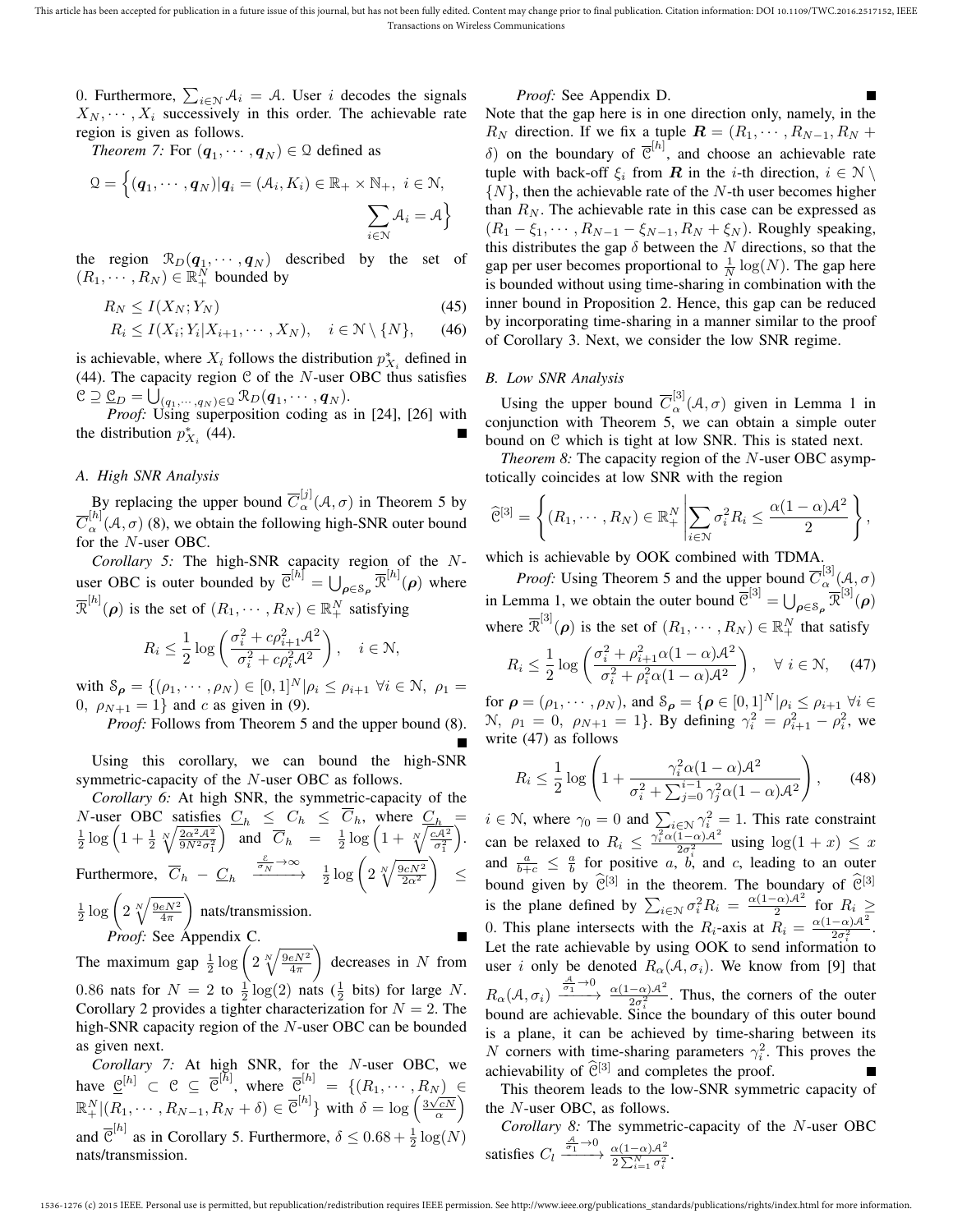

Fig. 9: Symmetric capacity bounds versus  $\frac{A}{\sigma_1}$  for a 3-user OBC.

*Proof:* By finding the point  $(R_1, \dots, R_N)$  satisfying  $R_i = R$  for all  $i \in \mathcal{N}$ , which lies on the boundary of  $\mathcal{C}^{[3]}$ in Theorem 8.

Fig. 9 shows symmetric-capacity upper and lower bounds for a 3-user OBC. The upper bound is obtained by finding the intersection of the outer bound  $\overline{C}^{[3]}$  given in (47) with the line  $R_3 = R_2 = R_1$ . The lower bound is obtained by a combination of OOK and TDMA, i.e., by solving  $\tau_i R_\alpha(\mathcal{A}, \sigma_i) = \tau_j R_\alpha(\mathcal{A}, \sigma_j), i, j \in \{1, 2, 3\}, i \neq j$ , for  $\tau_i$ , such that  $\tau_1 + \tau_2 + \tau_3 = 1$ , where  $R_\alpha(\mathcal{A}, \sigma_i)$  is the rate achieved by using OOK to send to user  $i$  only. At low-SNR, the symmetric-capacity achieving time-sharing parameters are  $\tau_i = \gamma_i^2$  with  $\gamma_i^2 = \frac{\sigma_i^2}{\sum_{j=1}^N \sigma_j^2}$ , which follows by solving  $\frac{\gamma_i^2\alpha(1-\alpha)\mathcal{A}^2}{2\sigma_i^2}$  =  $\frac{\gamma_j^2\alpha(1-\alpha)\mathcal{A}^2}{2\sigma_j^2}$  $\frac{1-\alpha}{2\sigma_j^2}$  for all  $i, j \in \mathbb{N}, i \neq j$ . In particular, for  $N = 3$ , we have  $\tau_i = \frac{\sigma_i^2}{\sigma_1^2 + \sigma_2^2 + \sigma_3^2}$ . Note the 2 convergence of the bounds at low SNR in Fig. 9.

This concludes the high and low SNR analysis of the Nuser OBC. It remains to say that at moderate SNR, the discrete input distribution performs better than the TG distribution.

#### VIII. CONCLUSION

In this paper, we studied the capacity of the IM-DD optical broadcast channel (OBC). For this channel, we have derived capacity region outer and inner bounds. The outer bounds are derived by combining existing upper bounds on the capacity of the IM-DD P2P channel and Bergmans' approach. The inner bounds are achieved using superposition coding and either truncated-Gaussian distributions or discrete input distributions.

We have shown that a superposition of truncated-Gaussian inputs achieves the capacity region within a constant gap at high SNR. We have also shown that as far as the symmetriccapacity is concerned, time-sharing between superposition coding strategies is not necessary at high SNR. On the other hand, we have shown that on-off keying (OOK) combined with TDMA is optimal at low SNR. This is particularly interesting since both OOK and TDMA are practically simple to implement. Thus, in an office environment with strong noise for instance (strong background radiation or noisy equipment), the optimal scheme is simply OOK with TDMA. For moderate SNR, a discrete input distribution is better than truncated-Gaussian.

As an extension of this work, it would be interesting to study the impact of fading on the capacity of the OBC. This can be studied using frameworks similar to [27]–[29]. Another important aspect is secrecy since broadcasting is vulnerable to eavesdropping. As such, an interesting direction for future work is investigating secure broadcast and optical wiretap channels.

# APPENDIX A BOUNDING  $\tilde{\mu}$ ,  $\tilde{\nu}$ , and  $\phi$  for  $\nu = \frac{\mu}{3}$

Consider a  $(A, \mu, \nu)$ -TG distribution  $\tilde{g}(x)$  with  $\nu = \frac{\mu}{3}$  and  $0 \leq \mu \leq \frac{\mathcal{A}}{2}$ . Its mean is

$$
\tilde{\mu} = \nu^2(\tilde{g}(0) - \tilde{g}(\mathcal{A})) + \mu \tag{49}
$$

$$
= \frac{\eta \nu}{\sqrt{2\pi}} \left( e^{-\frac{\mu^2}{2\nu^2}} - e^{-\frac{(\mathcal{A} - \mu)^2}{2\nu^2}} \right) + \mu, \tag{50}
$$

where  $\eta = (G_{\mu,\nu}(\mathcal{A}) - G_{\mu,\nu}(0))^{-1}$ . Since  $e^x > 0$ , we have  $\tilde{\mu} < \frac{\eta \nu}{\sqrt{2}}$  $\frac{\mu}{2\pi}e^{-\frac{\mu^2}{2\nu^2}} + \mu = \frac{\eta}{3\sqrt{2}}$  $\frac{\eta}{3\sqrt{2\pi e^9}}\mu + \mu$ . Moreover, since  $\mu \leq \frac{\mathcal{A}}{2}$ , then  $G_{\mu,\nu}(\mathcal{A}) - G_{\mu,\nu}(0) > G_{\mu,\nu}(2\mu) - G_{\mu,\nu}(0) > 0.997$ , which implies that  $\eta$  < 1.0027. Therefore,  $\tilde{\mu}$  <  $\mu$ (1+0.0015). On the other hand, clearly for  $\mu \leq \frac{A}{2}$ ,  $\mu \leq \tilde{\mu}$ , and hence  $\mu \leq \tilde{\mu} < \mu(1 + 0.0015)$ . Similarly we can bound the variance  $\tilde{\nu}^2$  given by (17) as

$$
\tilde{\nu}^2 = \nu^2 \left( 1 - (\mathcal{A} - \mu) \tilde{g}(\mathcal{A}) - \mu \tilde{g}(0) - \nu^2 \left( \tilde{g}(0) - \tilde{g}(\mathcal{A}) \right)^2 \right).
$$

First note that  $\tilde{g}(0) \geq \tilde{g}(A)$  for  $\mu \leq \frac{A}{2}$ . Thus,  $\nu^2 (\tilde{g}(0) - \tilde{g}(A))^2 \le (\nu \tilde{g}(0))^2 = \frac{\eta^2}{2\pi e^9}$ . Moreover, since the function  $xe^{-x^2}$  is decreasing for  $x > \frac{1}{\sqrt{2}}$  $\frac{1}{2}$ , and since  $\mathcal{A} - \mu \geq \mu$ for  $\mu \leq \frac{A}{2}$ , we have  $(A - \mu)\tilde{g}(A) \leq \mu\tilde{g}(0) = \frac{3\eta}{\sqrt{2\pi}}$  $rac{3\eta}{2\pi e^9}$ . Thus,  $\tilde{\nu}^2 \geq \nu^2 \left(1 - \frac{6\eta}{\sqrt{2\pi e^9}} - \frac{\eta^2}{2\pi e} \right)$  $\left(\frac{\eta^2}{2\pi e^9}\right)$  = 0.9733 $\nu^2$ . Furthermore, since  $A \ge \mu \ge 0$ , then  $\tilde{\nu}^2 \le \nu^2$ , and hence  $(1 - 0.0267)\nu^2 \le$  $\tilde{\nu}^2 \leq \nu^2$ . Finally,

$$
\phi = \log(\eta) + \frac{1}{2} \left( (\mathcal{A} - \mu) \tilde{g}(\mathcal{A}) + \mu \tilde{g}(0) \right), \tag{51}
$$

can be bounded using  $(A - \mu)\tilde{g}(A) \leq \mu\tilde{g}(0) = \frac{3\eta}{\sqrt{2\pi}}$  $rac{3\eta}{2\pi e^9}$  and  $\eta$  < 1.0027 to obtain  $\phi \leq 0.016$ .

# APPENDIX B OUTER BOUND FOR THE  $N$ -USER OBC

Here, we prove Theorem 5. Similar to the proof of Theorem 1, we can write

$$
h(\mathbf{Y}_N|W_N)
$$
  
=  $n\overline{e}_{\alpha}^{[j]}(\rho_N A, \sigma_N) + n \log(\sqrt{2\pi e} \sigma_N)$   
=  $\frac{n}{2} \log \left(2\pi e \sigma_N^2 + 2\pi e \sigma_N^2 \left(e^{2\overline{e}_{\alpha}^{[j]}(\rho_N A, \sigma_N)} - 1\right)\right)$ , (52)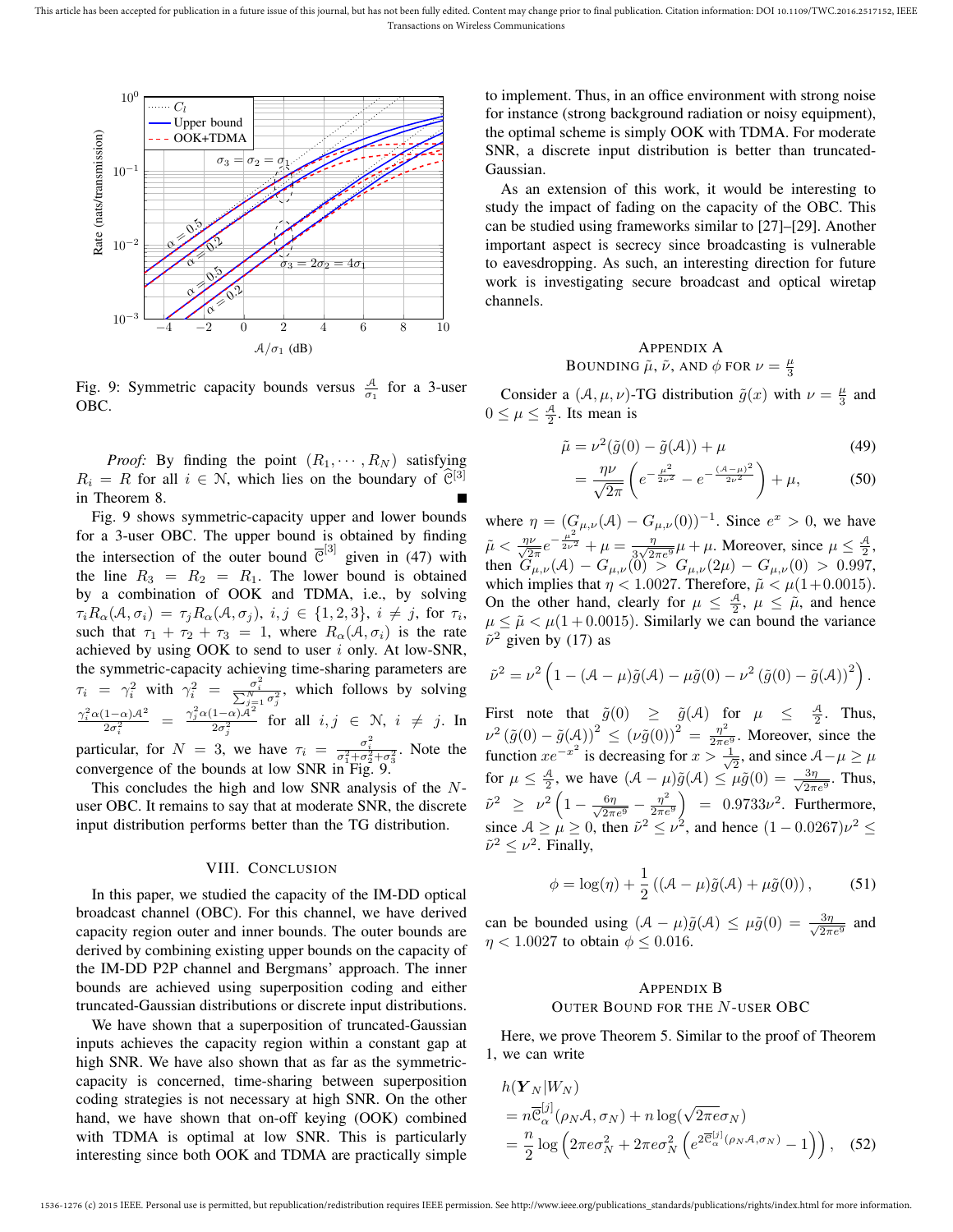for some  $\rho_N \in [0, 1]$ . On the other hand,

$$
h(\boldsymbol{Y}_N) \leq n \overline{\mathcal{C}}_{\alpha}^{[j]}(\mathcal{A}, \sigma_N) + n \log(\sqrt{2\pi e} \sigma_N)
$$
  
= 
$$
\frac{n}{2} \log \left(2\pi e \sigma_N^2 + 2\pi e \sigma_N^2 \left(e^{2\overline{\mathcal{C}}_{\alpha}^{[j]}(\mathcal{A}, \sigma_N)} - 1\right)\right).
$$

Therefore, we can upper bound  $R_N$  as given in (41). Now we start an induction to bound  $R_i$  for  $i \in \mathcal{N} \setminus \{N\}$ . Assume that  $h(Y_{i+1}|W_{i+1}, \cdots, W_N)$  can be written similar to (52) as

$$
h(\mathbf{Y}_{i+1}|W_{i+1},\cdots,W_N)
$$
\n
$$
=\frac{n}{2}\log\left(2\pi e\sigma_{i+1}^2+2\pi e\sigma_N^2\left(e^{2\overline{C}_{\alpha}^{[j]}(\rho_{i+1}\mathcal{A},\sigma_N)}-1\right)\right),
$$
\n(53)

for some  $i \in \mathcal{N} \setminus \{N\}$ , and some  $\rho_{i+1} \in [0,1]$ . Note that this is true for  $i = N - 1$ . Then, we have

$$
h(\boldsymbol{Y}_i|W_i,\cdots,W_N) \ge h(\boldsymbol{Y}_i|W_i\cdots,W_N,\boldsymbol{X})\tag{54}
$$

$$
=h(\boldsymbol{Z}_i) \tag{55}
$$

$$
= n \log(\sqrt{2\pi e} \sigma_i) \tag{56}
$$

and

$$
h(\mathbf{Y}_i|W_i,\cdots,W_N) \le h(\mathbf{Y}_i|W_{i+1},\cdots,W_N)
$$
\n(57)

$$
\leq \frac{n}{2} \log \left( e^{\frac{2}{n} h(\mathbf{Y}_{i+1}|W_{i+1},\cdots,W_N)} - 2\pi e(\sigma_{i+1}^2 - \sigma_i^2) \right) (58)
$$

$$
= \frac{n}{2} \log \left( 2\pi e \sigma_i^2 + 2\pi e \sigma_N^2 \left( e^{2\overline{C}_\alpha^{[j]}(\rho_{i+1}\mathcal{A}, \sigma_N)} - 1 \right) \right), \quad (59)
$$

where the first step follows since conditioning reduces entropy and the second by using the EPI with  $\sigma_{i+1}^2 \ge \sigma_i^2$ . Thus, we can write

$$
h(\mathbf{Y}_i|W_i,\cdots,W_N) = \frac{n}{2}\log\left(2\pi e\sigma_i^2 + 2\pi e\sigma_N^2\left(e^{2\overline{\mathbb{C}}_{\alpha}^{[j]}(\rho_i,\mathcal{A},\sigma_N)} - 1\right)\right),\quad(60)
$$

for some  $\rho_i \in [0, \rho_{i+1}]$ . Using this equality, we can bound  $h(\boldsymbol{Y}_i|W_{i+1},\cdots,W_N)$  as follows

$$
h(\mathbf{Y}_{i}|W_{i+1},\cdots,W_{N})
$$
  
\n
$$
\leq \frac{n}{2}\log\left(e^{\frac{2}{n}h(\mathbf{Y}_{i+1}|W_{i+1},\cdots,W_{N})}-e^{\frac{2}{n}h(\tilde{\mathbf{Z}}_{i+1}|W_{i+1},\cdots,W_{N})}\right)
$$
  
\n
$$
=\frac{n}{2}\log\left(e^{\frac{2}{n}h(\mathbf{Y}_{i+1}|W_{i+1},\cdots,W_{N})}-2\pi e(\sigma_{i+1}^{2}-\sigma_{i}^{2})\right)
$$
 (61)

$$
= \frac{n}{2} \log \left( e^{\frac{2}{n}h(Y_{i+1}|W_{i+1},\cdots,W_N)} - 2\pi e(\sigma_{i+1}^2 - \sigma_i^2) \right) \tag{61}
$$

$$
= \frac{n}{2} \log \left( 2\pi e \sigma_1^2 + 2\pi e \sigma_2^2 \left( e^{2\overline{C}_\alpha^{[1]}(\rho_{i+1}A,\sigma_2)} - 1 \right) \right) \tag{62}
$$

$$
= \frac{n}{2} \log \left( 2\pi e \sigma_i^2 + 2\pi e \sigma_N^2 \left( e^{2\overline{C}_{\alpha}^{[j]}(\rho_{i+1}\mathcal{A}, \sigma_2)} - 1 \right) \right), \quad (62)
$$

where the first step follows by writing  $\boldsymbol{Y}_{i+1} = \boldsymbol{Y}_{i} + \tilde{\boldsymbol{Z}}_{i+1}$  with  $Z_{i+1} = Z_i + \tilde{Z}_{i+1}$  and  $\tilde{Z}_{i+1} \sim g_{0,\sqrt{\sigma_{i+1}^2 - \sigma_i^2}}(\tilde{z}_2)$  independent of  $Z_i$ , and by using the conditional EPI, and the last step follows by applying (53). Now we can write the following bound on  $R_i$ 

$$
n(R_i - \varepsilon_{in}) \le I(W_i; \boldsymbol{Y}_i)
$$
\n<sup>(63)</sup>

$$
\leq I(W_i; \boldsymbol{Y}_i | W_{i+1}, \cdots, W_N) \tag{64}
$$

$$
\leq h(\boldsymbol{Y}_i|W_{i+1},\cdots,W_N)-h(\boldsymbol{Y}_i|W_i,\cdots,W_N),
$$

which follows similar to the proof of Theorem 1. Substituting (60) and (62) in this last inequality and letting  $n \to \infty$ yields the desired bound on  $R_i$ . Finally, by taking the union over all  $\rho_i \in [0,1]$  with  $\rho_i \leq \rho_{i+1}$ , we get the statement of the Theorem 5. Note that we can set  $\rho_1 = 0$ since  $h(Y_1|W_1,\cdots,W_N) \geq h(Y_1|W_1,\cdots,W_N, X) =$ since  $n(\mathbf{Y}_1|W_1)$ <br> $n \log(\sqrt{2\pi e \sigma_1})$ .

#### APPENDIX C

#### SYMMETRIC-CAPACITY BOUNDS FOR THE N-USER OBC

To prove Corollary 6, we start by deriving a symmetriccapacity upper bound. From Corollary 5, we have  $R_i \leq$  $\frac{1}{2} \log \left( \frac{\sigma_i^2 + c \rho_{i+1}^2 A^2}{\sigma_i^2 + c \rho_i^2 A^2} \right)$  $\sigma_i^2 + c \rho_i^2 \mathcal{A}^2$ ), for all  $i \in \mathcal{N}$ , where  $0 \leq \rho_i \leq \rho_{i+1} \leq 1$ ,  $\rho_1 = 0$  and  $\rho_{N+1} = 1$ . For convenience, we write this bounds as

$$
R_i \le \frac{1}{2} \log \left( 1 + \frac{c \gamma_i^2 \mathcal{A}^2}{\sigma_i^2 + c \sum_{j=0}^{i-1} \gamma_j^2 \mathcal{A}^2} \right), \quad i \in \mathbb{N}, \quad (65)
$$

where  $\gamma_i^2 = \rho_{i+1}^2 - \rho_i^2$ ,  $\gamma_0 = 0$ , and  $\sum_{i \in \mathcal{N}} \gamma_i^2 = 1$ . Thus, we have  $R_1 \leq \frac{1}{2} \log \left( 1 + \frac{c \gamma_1^2 A^2}{\sigma_1^2} \right)$  . In the remaining rate constraints, we will neglect  $\sigma_i^2$  in comparison to  $c \sum_{j=0}^{i-1} \gamma_j^2 \mathcal{A}^2$ since we are focusing on the high SNR regime. Thus for those rates, we have  $R_i \leq \frac{1}{2} \log \left( 1 + \frac{\gamma_i^2}{\sum_{j=0}^{i-1} \gamma_j^2} \right)$ for  $i \in \mathcal{N} \setminus \{1\}$ . To find an upper bound on the symmetric-rate, we have to equate the rate constraints for all  $i \in \mathbb{N}$ . This yields  $\frac{\gamma_1^2}{\gamma^2} = \frac{\gamma_i^2}{\sum_{j=0}^{i-1} \gamma_j^2}$  $\forall i \in \mathcal{N} \setminus \{1\}$ , where  $\gamma^2 = \frac{\sigma_1^2}{cA^2}$ . The solution of this system gives

$$
\gamma_i^2 = \frac{\gamma_1^2}{\gamma^2} \left( 1 + \frac{\gamma_1^2}{\gamma^2} \right)^{i-2} \gamma_1^2.
$$
 (66)

Substituting in  $\sum_{i \in \mathcal{N}} \gamma_i^2 = 1$  leads to  $f(\gamma_1^2) = 1$  where

$$
f\left(\gamma_1^2\right) = \gamma_1^2 \left(1 + \frac{\gamma_1^2}{\gamma^2} \sum_{i=2}^N \left(1 + \frac{\gamma_1^2}{\gamma^2}\right)^{i-2}\right). \tag{67}
$$

By solving this expression for  $\frac{\gamma_1^2}{\gamma_2^2}$  and substituting in  $R_1 \leq$  $\frac{1}{2} \log \left(1 + \frac{\gamma_1^2}{\gamma^2}\right)$ , we get a symmetric-capacity upper bound. Instead of solving this equation for  $\frac{\gamma_1^2}{\gamma_2^2}$ , we upper bound the solution. First, we note that  $f(\gamma_1^2)$  is increasing in  $\frac{\gamma_1^2}{\gamma_2^2}$ . Thus, by lower bounding  $f(\gamma_1^2)$  by some function  $f_0(\gamma_1^2)$  and solving  $f_0(\gamma_1^2) = 1$ , we get an upper bound on the solution of  $f(\gamma_1^2) = 1$ . To this end, we lower bound  $f(\gamma_1^2)$  as follows

$$
f(\gamma_1^2) > \gamma_1^2 \left( 1 + \frac{\gamma_1^2}{\gamma^2} \sum_{i=2}^N \left( \frac{\gamma_1^2}{\gamma^2} \right)^{i-2} \right)
$$
 (68)

$$
= \gamma^2 \sum_{i=1}^{N} \left(\frac{\gamma_1^2}{\gamma^2}\right)^i \tag{69}
$$

$$
> \gamma^2 \left(\frac{\gamma_1^2}{\gamma^2}\right)^N \tag{70}
$$

$$
= f_0(\gamma_1^2). \tag{71}
$$

Setting  $f_0(\gamma_1^2) = 1$  yields  $\frac{\gamma_1^2}{\gamma_1^2} = \sqrt[N]{\frac{1}{\gamma^2}}$ . Therefore, the high-SNR symmetric-capacity upper bounded by

$$
\overline{C}_h = \frac{1}{2} \log \left( 1 + \sqrt[N]{\frac{cA^2}{\sigma_1^2}} \right),\tag{72}
$$

which proves the upper bound in Corollary 6.

<sup>1536-1276 (</sup>c) 2015 IEEE. Personal use is permitted, but republication/redistribution requires IEEE permission. See http://www.ieee.org/publications\_standards/publications/rights/index.html for more information.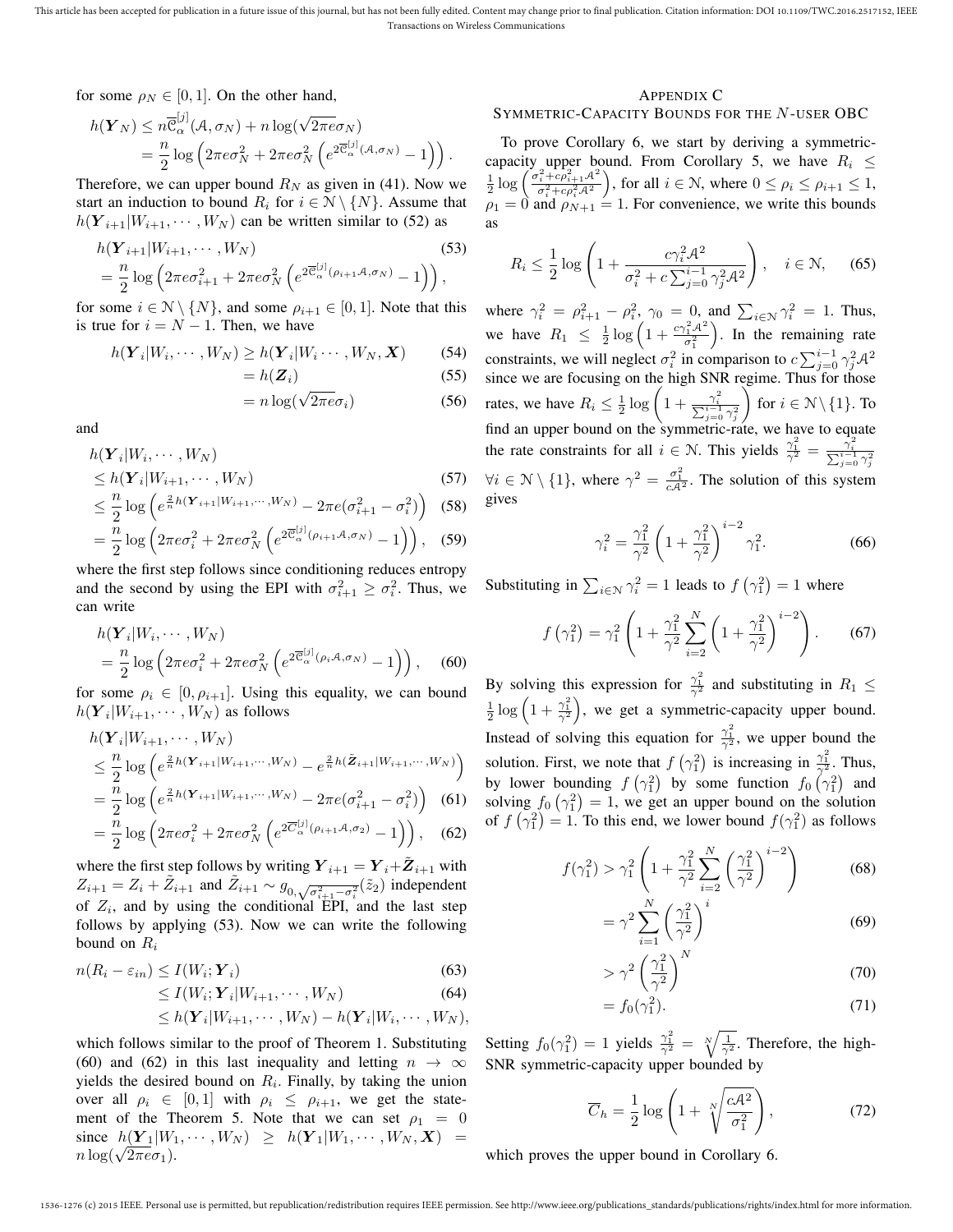Now we prove the lower bound. Based on Proposition 2, the rates given by

$$
R_i \le \frac{1}{2} \log \left( 1 + \frac{\alpha^2 \beta_i^2 \mathcal{A}^2 (1 + \epsilon_\mu)^{-2}}{\sum_{j=1}^{i-1} \alpha^2 \beta_j^2 \mathcal{A}^2 + 9\sigma_i^2} \right) - \epsilon_\phi, \tag{73}
$$

 $i \in \mathcal{N}$ , are achievable, where  $\beta_i \in [0,1]$ , and  $\sum_{i \in \mathcal{N}} \beta_i =$ 1. Let us first neglect  $\epsilon_{\phi}$  and  $\epsilon_{\mu}$ . Then, we neglect  $9\sigma_i^2$  in comparison to  $\sum_{j=1}^{\tilde{i}-1} \alpha^2 \beta_j^2 \mathcal{A}^2$  at high SNR. This yields,

$$
R_1 \le \frac{1}{2} \log \left( 1 + \frac{\alpha^2 \beta_1^2 \mathcal{A}^2}{9\sigma_1^2} \right) \tag{74}
$$

$$
R_i \le \frac{1}{2} \log \left( 1 + \frac{\beta_i^2}{\sum_{j=1}^{i-1} \beta_j^2} \right), \quad i \in \mathcal{N} \setminus \{1\}. \tag{75}
$$

To find the achievable symmetric-rate, we have to equate the rate constraints as we have done above. This yields the same solution as (66), with  $\gamma_i$  replaced by  $\beta_i$ , and  $\gamma$  by  $\beta = \frac{9\sigma_1^2}{\alpha^2 A^2}$ . However, contrary to  $\gamma_i$ , the constraint on  $\beta_i$  is linear, given by  $\sum_{i \in \mathcal{N}} \beta_i = 1$ . Thus, we have  $f'(\beta_1) = 1$  where

$$
f'(\beta_1) = \beta_1 \left( 1 + \frac{\beta_1}{\beta} \sum_{i=2}^N \left( 1 + \frac{\beta_1^2}{\beta^2} \right)^{\frac{i-2}{2}} \right). \tag{76}
$$

Similar to above, this function is increasing in  $\beta_1 > 0$ , and thus, a lower bound on the solution of  $f'(\beta_1) = 1$  can be obtained by upper bounding  $f'(\beta_1)$ . To this end, we write

$$
f'(\beta_1) < \beta_1 \left( 1 + \frac{\sqrt{2}\beta_1}{\beta} \sum_{i=2}^N \left( 2\frac{\beta_1^2}{\beta^2} \right)^{\frac{i-2}{2}} \right) \tag{77}
$$

$$
= \frac{\beta}{\sqrt{2}} \sum_{i=1}^{N} \left( \frac{\beta_1 \sqrt{2}}{\beta} \right)^i
$$
 (78)

$$
\langle N \frac{\beta}{\sqrt{2}} \left( \frac{\beta_1 \sqrt{2}}{\beta} \right)^N \tag{79}
$$

$$
=f_0'(\beta_1),\tag{80}
$$

where we have chosen  $\beta_1 > \beta$  since choosing  $\beta_1 < \beta$  leads to the trivial zero symmetric-rate. Setting  $f_0'(\beta_1) = 1$  yields  $\frac{\beta_1}{\beta} = \frac{1}{\sqrt{2}}$  $\frac{1}{2}$   $\sqrt{\frac{\sqrt{2}}{N\beta}}$ . Recall that this is a lower bound on the solution of  $f'(\hat{\beta}_1) = 1$ . Substituting this lower bound in (74) leads to the symmetric-capacity lower bound

$$
\underline{C}_h = \frac{1}{2} \log \left( 1 + \frac{1}{2} \sqrt[N]{\frac{2\alpha^2 \mathcal{A}^2}{9N^2 \sigma_1^2}} \right),\tag{81}
$$

which proves the lower bound in Corollary 6.

With these upper and lower bounds, bounding the gap becomes simple. We calculate the difference  $C_h - C_h$  after using  $\log(1 + x) \xrightarrow{x \to \infty} \log(x)$ , to obtain  $\overline{C}_h - \underline{C}_h \le$  $\frac{1}{2}\log\left(2\sqrt[N]{\frac{9cN^2}{2\alpha^2}}\right)$ ). By substituting the value of  $c$ , we get the maximum gap  $\frac{1}{2} \log \left( 2 \sqrt[N]{\frac{9eN^2}{4\pi}} \right)$ as in Corollary 6.

## APPENDIX D CAPACITY REGION GAP FOR THE N-USER OBC

Here, we prove Corollary 7. Using (65), we upper bound  $R_N$  for a given  $(R_1, \dots, R_{N-1})$  by

$$
R_N \le \frac{1}{2} \log \left( \frac{\sigma_N^2 + cA^2}{\sigma_N^2 + \sum_{i=1}^{N-1} \sigma_i^2 (e^{2R_i} - 1) \prod_{k=i+1}^{N-1} e^{2R_k}} \right).
$$
\n(82)

Similarly, using (73) (after neglecting  $\epsilon_{\phi}$  and  $\epsilon_{\nu}$ ), the achievable rate  $R_N$  for a given achievable  $(R_1, \dots, R_{N-1})$  is constrained by

$$
R_N \le \frac{1}{2} \log \left( \frac{9\sigma_N^2 + \alpha^2 \sum_{i \in N} \beta_i^2 \mathcal{A}^2}{9\sigma_N^2 + 9 \sum_{i=1}^{N-1} \sigma_i^2 (e^{2R_i} - 1) \prod_{k=i+1}^{N-1} e^{2R_k}} \right),\tag{83}
$$

given  $\sum_{i \in \mathcal{N}} \beta_i = 1$ . The gap between (82) and  $R_N$  (83) is thus

$$
\Delta = \frac{1}{2} \log \left( \frac{\sigma_N^2 + c \mathcal{A}^2}{\sigma_N^2 + \frac{1}{9} \alpha^2 \sum_{i \in \mathcal{N}} \beta_i^2 \mathcal{A}^2} \right).
$$
 (84)

The gap is maximum if  $\sum_{i=1}^{N} \beta_i^2$ <br> $\sum_{i \in \mathbb{N}} \beta_i = 1$ . This is achieved if is minimum, subject to  $i \in \mathbb{N}$   $\beta_i = 1$ . This is achieved if  $\beta_i = \frac{1}{N}$  for all  $i \in \mathbb{N}$ . Thus  $\Delta \leq \frac{1}{2} \log \left( \frac{\sigma_N^2 + c \mathcal{A}^2}{\sigma_N^2 + \frac{1}{9N} \alpha^2 \mathcal{A}^2} \right)$ ). At high SNR, this upper bound on the gap can be approximated by  $\delta = \log \left( \frac{3\sqrt{cN}}{\alpha} \right)$ . By substituting c by its value and maximizing  $\delta$  with respect **Ly** substituting c by its value and in  $\frac{N}{\sqrt{eN}}$  $\left(\frac{\overline{eN}}{2\pi}\right) = 0.68 + \frac{1}{2}\log(N)$ which proves Corollary 7.

#### **REFERENCES**

- [1] A. Chaaban, Z. Rezki, and M.-S. Alouini, "On the capacity of the 2user IM-DD optical broadcast channel," in *IEEE Globecom Workshop on Optical Wireless Communication*, San Diego, CA, Dec. 2015.
- [2] M. A. Khalighi and M. Uysal, "Survey on free space optical communications: A communication theory perspective," *IEEE Communication Surveys and Tutorials*, vol. 16, no. 4, pp. 2231–2258, 4th quarter 2014.
- [3] S. Arnon, J. Barry, G. Karagiannidis, R. Schober, and M. Uysal, Eds., *Advanced Optical Wireless Communication Systems*. Cambridge University Press, 2012.
- [4] H. Elgala, R. Mesleh, and H. Haas, "Indoor optical wireless communication: Potential and state-of-the-art," *IEEE Comm. Magazine*, vol. 49, no. 9, pp. 56–62, Sep. 2011.
- [5] S. M. Moser, "Capacity results of an optical intensity channel with inputdependent Gaussian noise," *IEEE Trans. on Info. Theory*, vol. 58, no. 1, pp. 207–223, Jan. 2012.
- [6] M. A. Kashani and M. Uysal, "Outage performance and diversity gain analysis of free-space optical multi-hop parallel relaying," *IEEE/OSA Journal of Optical Communications and Networking*, vol. 5, no. 8, pp. 901–909, Aug. 2013.
- [7] A. A. Farid and S. Hranilovic, "Diversity gain and outage probability for MIMO free-space optical links with misalignment," *IEEE Trans. on Communications*, vol. 60, no. 2, pp. 479–487, Feb. 2012.
- [8] ——, "Capacity bounds for wireless optical intensity channels with Gaussian noise," *IEEE Trans. on Info. Theory*, vol. 56, no. 12, pp. 6066– 6077, Dec. 2010.
- [9] A. Lapidoth, S. M. Moser, and M. Wigger, "On the capacity of freespace optical intensity channels," *IEEE Trans. on Info. Theory*, vol. 55, no. 10, pp. 4449–4461, Oct. 2009.
- [10] A. Chaaban, J.-M. Morvan, and M.-S. Alouini, "Free-space optical communications: Capacity bounds, approximations, and a new spherepacking perspective," *submitted to IEEE Trans. on Communications (KAUST Technical Report http://hdl.handle.net/10754/552096)*, Apr. 2015.